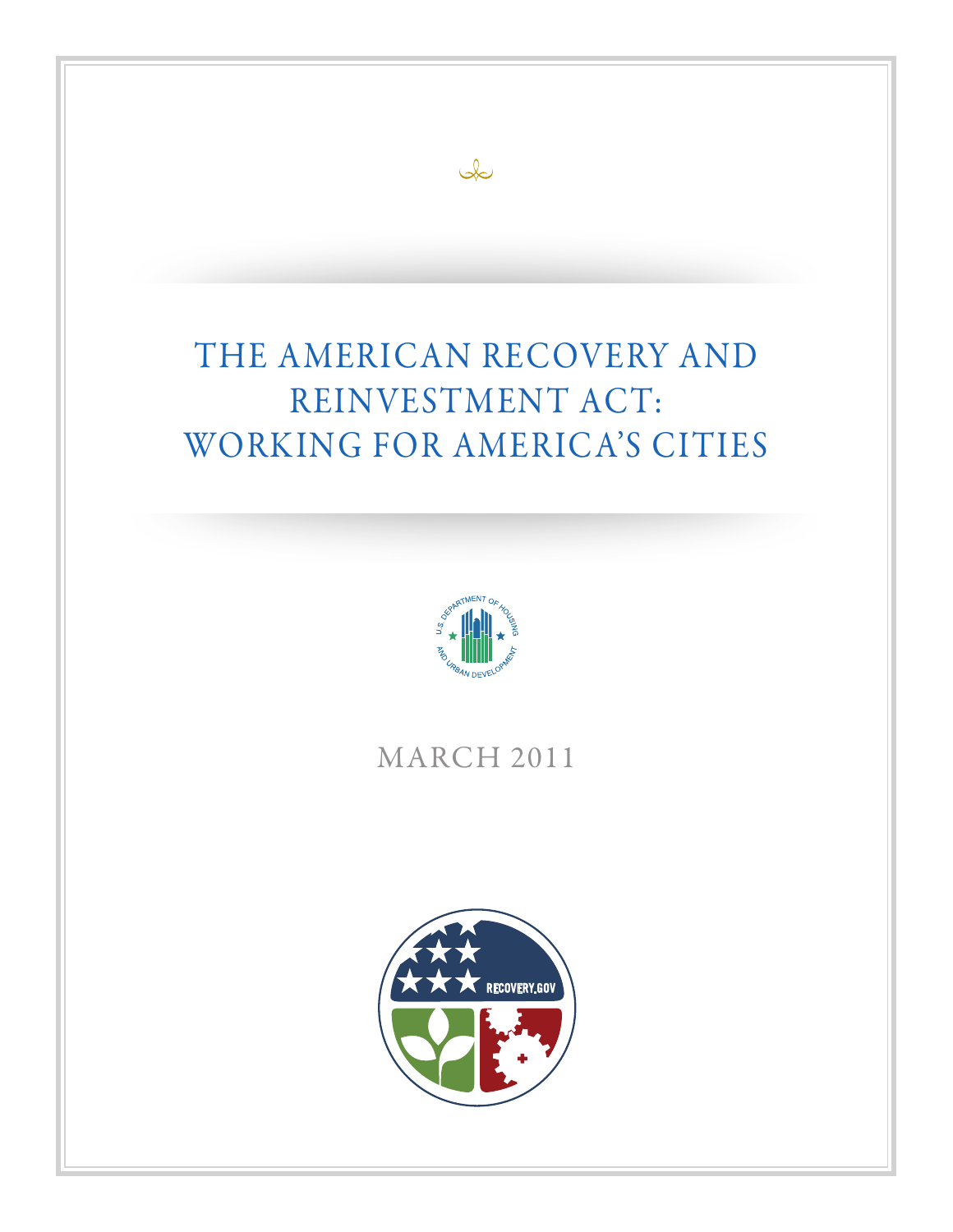

Dear Mr. Vice President:

As the Obama Administration was entering office in early 2009, the nation faced the direst economic crisis since the Great Depression. America's cities were particularly hard hit by the downturn. With President Obama's leadership, Congress passed the American Recovery and Reinvestment Act (Recovery Act), enabling an estimated \$190 billion to benefit cities across the country. As you know, these efforts have been undertaken with serious commitment from across federal agencies.

Recovery Act investments have stemmed job losses in the construction and housing industries, helping families and businesses in America's cities regain and keep their economic footing. The Recovery Act has also laid a foundation for our cities' economic competitiveness by driving innovation, educating our workforce, and rebuilding our cities to be greener, healthier, more job ready, and more affordable. In the course of Recovery Act implementation, federal agencies have also forged new ways of relating to cities around the country. Your recent report, *A New Way of Doing Business*, detailed the results that have emerged nationwide from novel programs, funding competitions that have leveraged support beyond the federal government, and collaboration among federal agencies.

These new ways of doing business have reached America's cities as well. The Recovery Act has kept more than 875,000 people—including 21,000 veterans—off the street through a novel homelessness prevention program that offers rental payments and services *before* families and individuals move to the streets. The Recovery Act has enabled cities and the private sector to work together innovatively to cope with the effects of the foreclosure crisis. It has also provided an arena for the Department of Housing and Urban Development to work with the Department of Energy, Department of Transportation, Environmental Protection Agency, and others to make it easier for cities and local entities to invest in sustainability. In short, the Recovery Act has ushered in a new era of treating cities as partners and assets rather than as problems to be solved. Thanks to the Recovery Act, we are simply working together more effectively at all levels of government.

In the past 2 years, the Recovery Act has helped America's cities survive the economic crisis, but more work remains to be done. Now, as we work toward President Obama's vision of winning the future by out-innovating, out-educating, and out-building America's global competitors, we will leverage these Recovery Act insights. In that spirit, this report provides an overview of the primary insights we have gained from Recovery Act implementation in America's cities and addresses how we can use these lessons to inform our work ahead.

Sincerely,

Shaun Donovan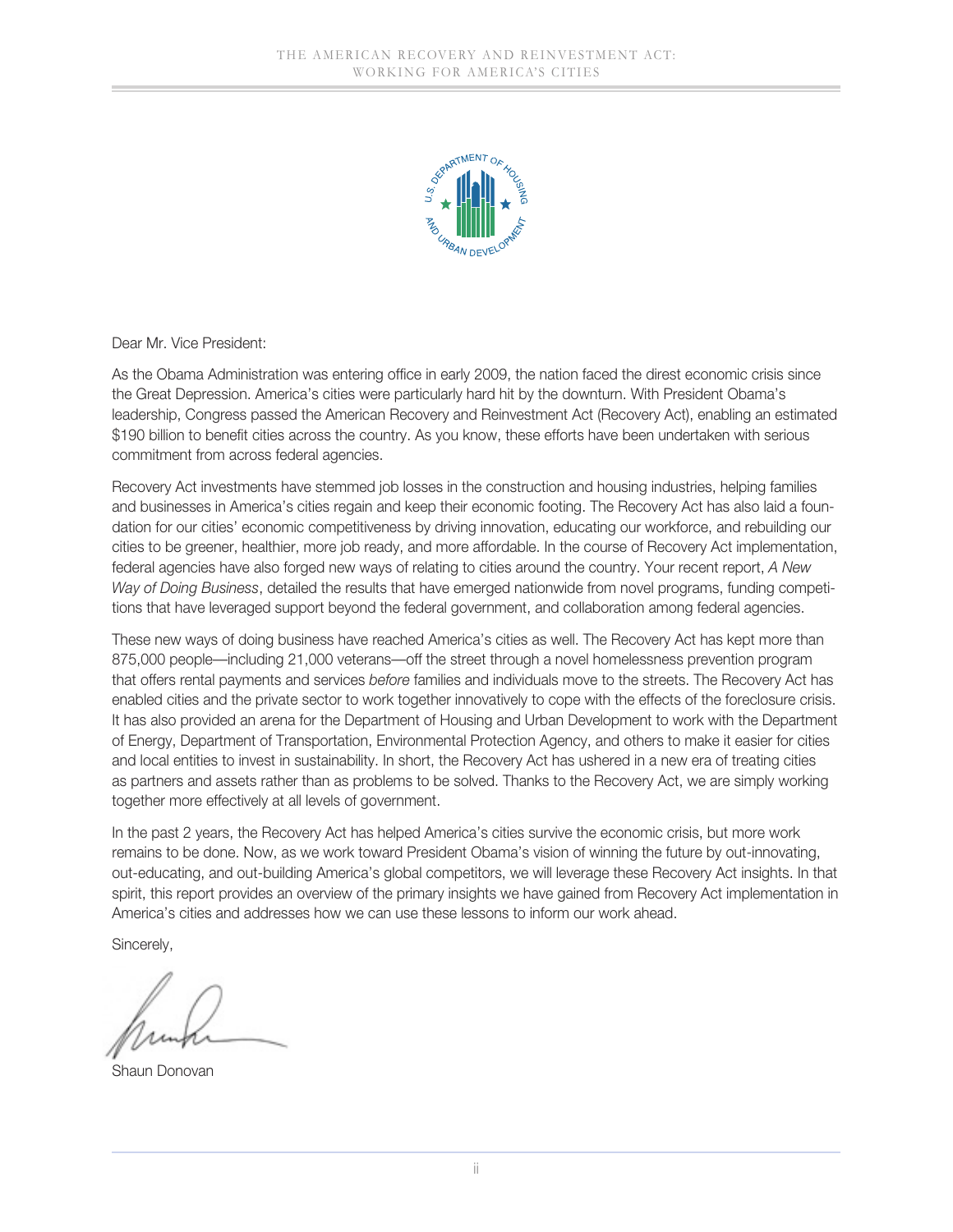# Contents

| Rebuilding Housing and Neighborhoods To Make Metropolitan Areas More Affordable 17 |
|------------------------------------------------------------------------------------|
|                                                                                    |
|                                                                                    |
|                                                                                    |
|                                                                                    |
|                                                                                    |
|                                                                                    |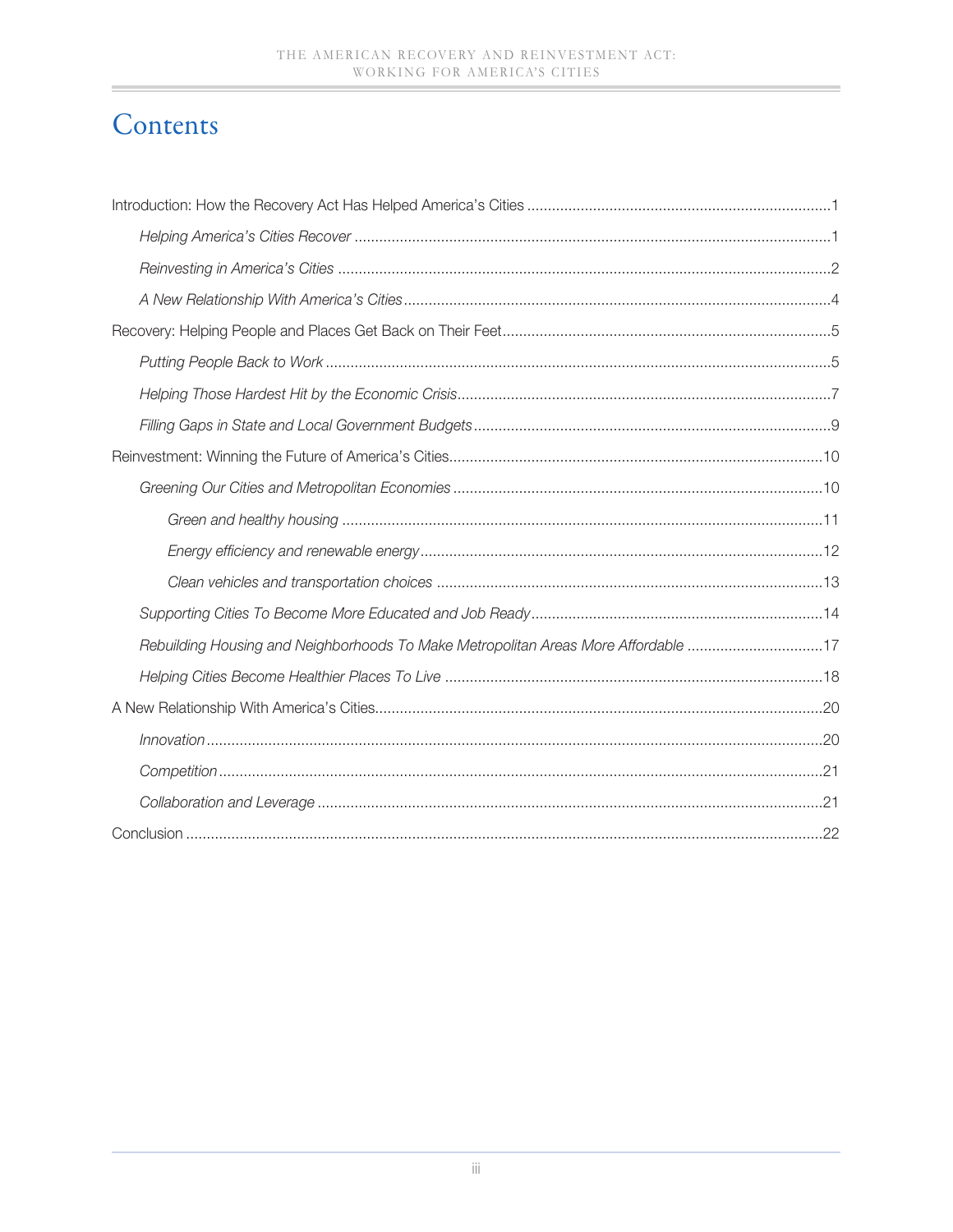## Introduction: How the Recovery Act Has Helped America's **Cities**

The landscape of cities has changed dramatically over the last half century. Fifty years ago, the federal government saw cities as problems to solve, rather than as assets to the nation's economy.1 This perspective was embedded in the way the federal government did business with cities. Today, however, America's cities have emerged as engines for national growth—and the metropolitan areas they anchor now house 80 percent of the nation's population and generate 90 cents of every dollar in our economy.2

This report demonstrates how cities, with unprecedented investment from the Recovery Act, are now not only helping to lead America out of its economic crisis, but also, as President Obama articulated in his 2011 State of the Union address, positioning us to win the future by out-innovating, out-educating, and out-building our global competition. The report further outlines how the Recovery Act has helped to change the way federal agencies relate to cities, whether through funding competitions that encourage integrated regional solutions to the foreclosure crisis or new programs that support novel approaches to persistent problems such as homelessness.

## Helping America's Cities Recover

In the 2 years since President Obama signed the Recovery Act into law, America's economic picture has steadily improved. During 2010, 1.1 million jobs were added, indicating the strongest private-sector job growth since 2006. Moreover, January 2011 witnessed the lowest unemployment rate in 2 years. Much of that progress can be attributed to the Recovery Act. The latest Council of Economic Advisors (CEA) report found that, as of the third quarter of 2010, Recovery Act projects had created or saved as many as 3.7 million jobs. In cities, this progress has been pronounced; according to the Brookings *MetroMonitor* report of December 2010, "Eighty-seven of the 100 largest metropolitan areas had growth in output in the third quarter of 2010, and the rate of output growth accelerated since the second quarter of the year in 66 metropolitan areas."3

As of late 2010, federal agencies had obligated almost 40 percent (or approximately \$190 billion) of all Recovery Act funding to benefit residents of cities, through fast-acting funds to help Americans regain their footing and through forward-looking investments that spark long-term urban economic development.<sup>4, 5</sup>

Through the Recovery Act, immediate federal investments have begun to help many Americans regain and keep their economic footing, creating jobs through capital projects, providing critical assistance for both individuals and

<sup>1</sup> In the 1960s and 1970s, many American cities entered a period of decline that was associated with violence, blight, and, in the case of the Bronx, arson of low-value buildings. The famous observation that "The Bronx is burning" was captured in the title of a *New York Times* editorial, a documentary film, and a comment by Howard Cosell in the 1977 World Series.

<sup>2</sup> Remarks by HUD Secretary Shaun Donovan. March 2010. World Urban Forum Opening Ceremonies.

<sup>&</sup>lt;sup>3</sup> Brookings Metropolitan Policy Program. December 2010. *MetroMonitor: Tracking Economic Recession and Recovery in America's 100 Largest Metropolitan Areas*. http://www.brookings.edu/reports/2010/0615\_metro\_monitor.aspx (accessed February 2011).

<sup>4</sup> *Obligated* means contracted to specific recipients. Obligation of funds enables project work, such as construction, to begin. Many recipients initiate work prior to drawdown or "disbursement" from federal accounts, by covering upfront costs then later seeking reimbursement from federal accounts. Federal agencies have obligated \$476.5 billion of Recovery Act funds in the form of grants, loans, and payments to this point, of which \$190 billion is approximately 39 percent.

<sup>5</sup> U.S. government official website. 2011. Available at https://www.Recovery.gov (accessed February 2011). U.S. government official website. 2011. Available at https://www.USASpending.gov (accessed January 2011.) \$190 billion estimate is based on analysis of federal agency obligation data from these sources.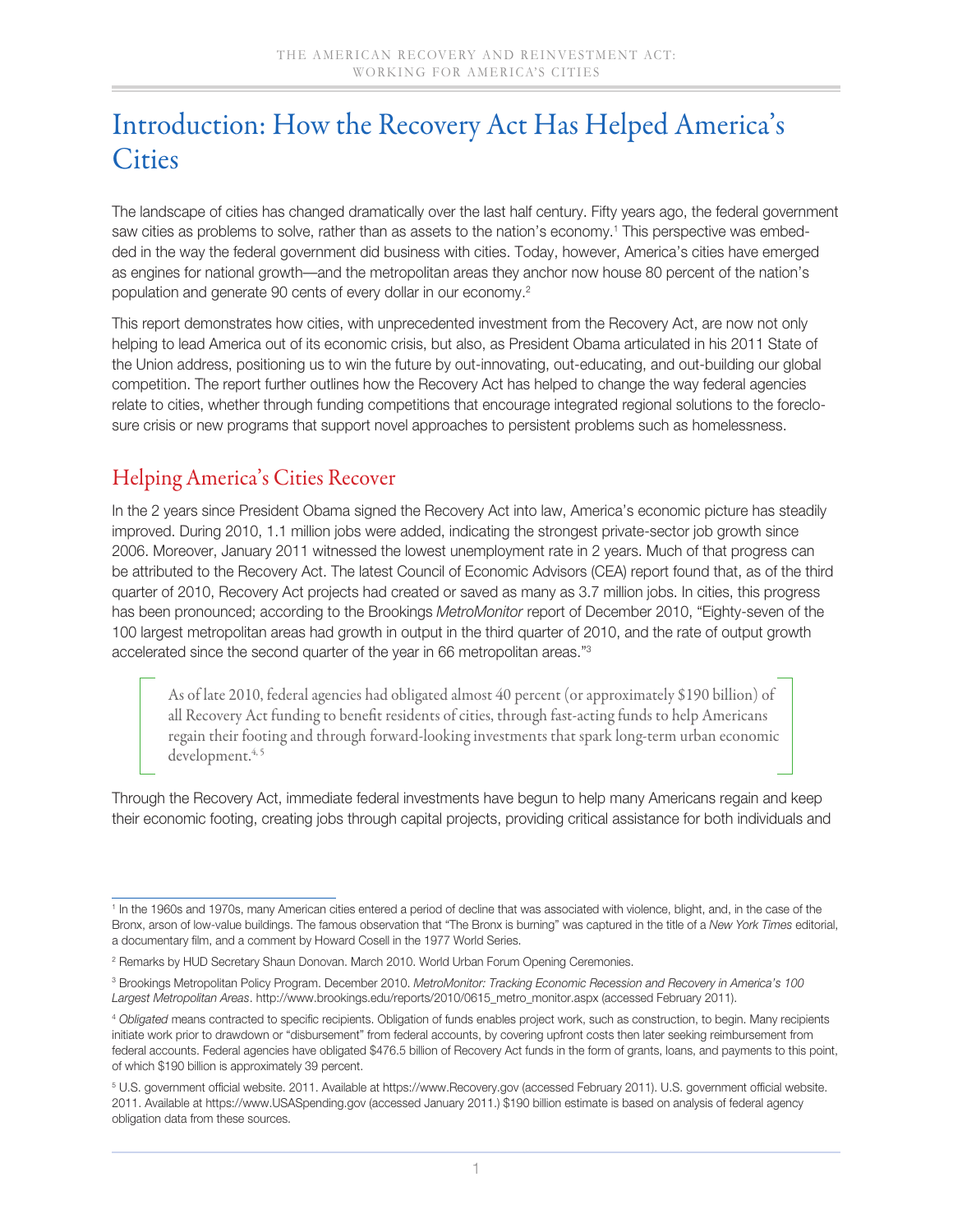businesses, and helping states and localities fill serious budget gaps. First, the Recovery Act *put people back to work* by financing job-intensive capital projects and infrastructure improvements. To stem the high number of job losses in the construction industry, which was hit particularly hard by the economic crisis, the Recovery Act placed a particular emphasis on rebuilding America's infrastructure and housing.

As of November 2010, the Recovery Act had funded nearly 15,000 miles of highway improvements in American cities. As of December 2010, the U.S. Department of Housing and Urban Development (HUD) Recovery Act funds alone had led to the renovation of more than 225,000 homes and the construction of more than 2,300 new homes in cities. Nationwide, investments in transportation, housing, and public works supported more than 70,000 jobs in the fourth quarter of 2010 alone.

Second, the Recovery Act programs *helped the people and places hardest hit by economic crisis* by providing critical safety net services, such as unemployment benefits, reduced healthcare premiums, and supplemental nutritional assistance (food stamps), and homelessness prevention.

As of December 2010, the Recovery Act had prevented or ended homelessness for more than 875,000 people nationwide, including 21,000 veterans. Created with new funding from the Recovery Act, HUD's Homeless Prevention and Rapid Re-Housing Program (HPRP) is a novel approach to a long-standing problem, lauded by mayors as enabling brand-new ways of addressing homelessness through preventive rental payments and services.

Third, the Recovery Act funds *filled gaps in state and local government budgets* by providing funding to keep teachers, firefighters, and police officers in their jobs.

As of October 2010, more than 2,100 officers in cities across the country had been hired or retained using Recovery Act funds, providing much-needed community policing capacity and crimeprevention efforts.

## Reinvesting in America's Cities

At the same time, the Recovery Act has helped to lay the critical foundation for regional economic competitiveness by driving innovation, educating our workforce, and rebuilding our cities.

First, the Recovery Act investments are creating *greener* cities by increasing the efficiency of buildings, transportation, and land use. As a result of grants, loans, and incentives, clean energy projects are under way in cities around the country, creating thousands of manufacturing jobs for people in some of America's most economically distressed areas. These dollars have not only attracted local and private co-investments in clean technology and infrastructure, but also supported innovative collaborations among public, private, and philanthropic institutions.

Nationwide, the Recovery Act has made an investment of at least \$100 billion in greener communities and laid the foundation for a clean-energy economy that will create a new generation of jobs. These investments comprise the U.S. government's largest investment in clean energy ever and have further leveraged private and local funding.<sup>6</sup>

<sup>6</sup> White House Office of the Vice President. February 2010. *A New Way of Doing Business*. Available at http://www.whitehouse.gov/sites/ default/files/new\_way\_of\_doing\_business.pdf (accessed February 2011).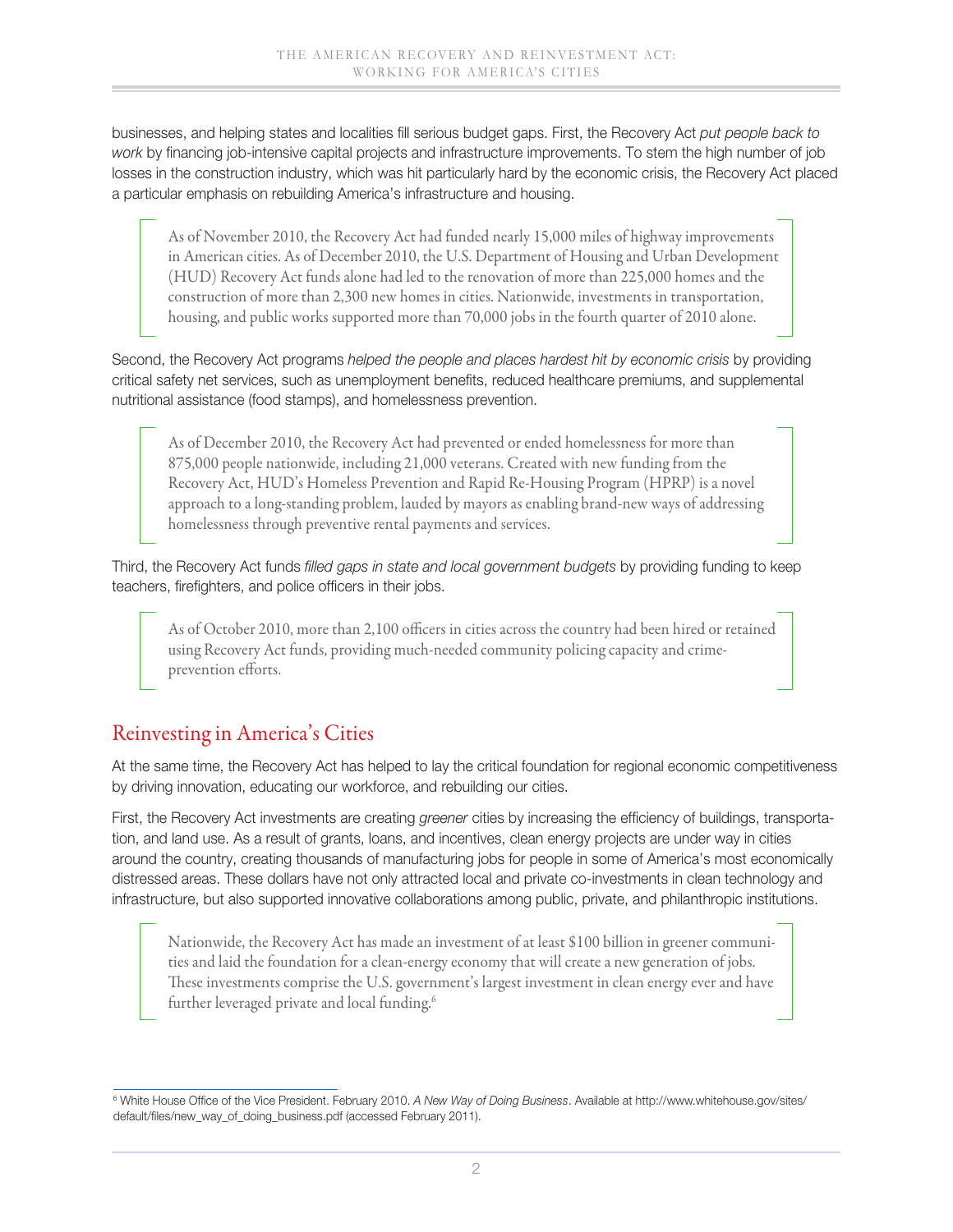The Recovery Act is responsible for weatherizing or retrofitting approximately 845,000 homes nationwide with a range of energy improvements—saving money for owners, residents, and taxpayers.7 Also, through the innovative Green and Healthy Homes pilot initiative among HUD, the U.S. Department of Energy (DOE), the U.S. Department of Health and Human Services (HHS), 15 cities, and local philanthropies, over the next 3 to 5 years, an estimated 100,000 homes will be inspected for health hazards at the same time they are being retrofitted for energy efficiency.

#### Second, the Recovery Act funds are making cities *more educated and job ready* by creating stronger schools and better access to job training.

In the 12-month period ending June 30, 2010, the U.S. Department of Labor's Employment and Training Administration served more than 39.7 million people nationwide through approximately 3,000 One-Stop Career Centers across the country. Workforce Investment Act-funded programs enabled more than 8.3 million adults, dislocated workers, and youth to receive more comprehensive, individualized, one-stop services, including skills assessment, career counseling and planning, and job training.

#### Third, the Recovery Act investments are helping make cities *more affordable and resilient* by rebuilding housing and neighborhoods to support the needs of a diverse workforce.

In addition to funding home renovations, the Recovery Act is jumpstarting the construction of an estimated 125,000 new affordable homes stalled by the economic crisis—creating tens of thousands of construction jobs.8 As mentioned previously, as of December 2010, HUD recipients alone had reported the construction of 2,300 new homes in cities around the country.

Fourth, the Recovery Act funds are helping make cities *healthier*. By supporting public health clinics, promoting wellness and prevention, and investing in health research, Recovery Act programs increase access to health care, improve our well-being, and support jobs in advanced sciences.

As of September 30, 2010, through Recovery Act funds, Community Health Centers had served 1.7 million new patients in cities across the country, more than 954,000 of whom were uninsured.9 Moreover, under the Recovery Act, HHS provided approximately \$60 million in academic loan repayment for more than 1,200 National Health Service Corps (NHSC) clinicians in cities across the country, in exchange for their public service of providing primary health care in communities that need it most.<sup>10</sup>

The Recovery Act also funded \$8.2 billion for National Institutes of Health Scientific Research, which empowers the nation's best scientists to discover new cures, advance technology, and solve some of our greatest health challenges. These funds support more than 20,000 grant awards at universities and research centers around the country, including cities.

<sup>7</sup> DOE and HUD combined projections.

<sup>&</sup>lt;sup>8</sup> U.S. Department of the Treasury and HUD combined projections.

<sup>9</sup> HHS data.

<sup>&</sup>lt;sup>10</sup> Recovery Act funds in the amount of \$175 million nationwide supported the repayment of NHSC clinicians' academic loans in exchange for their services in health professional shortage areas.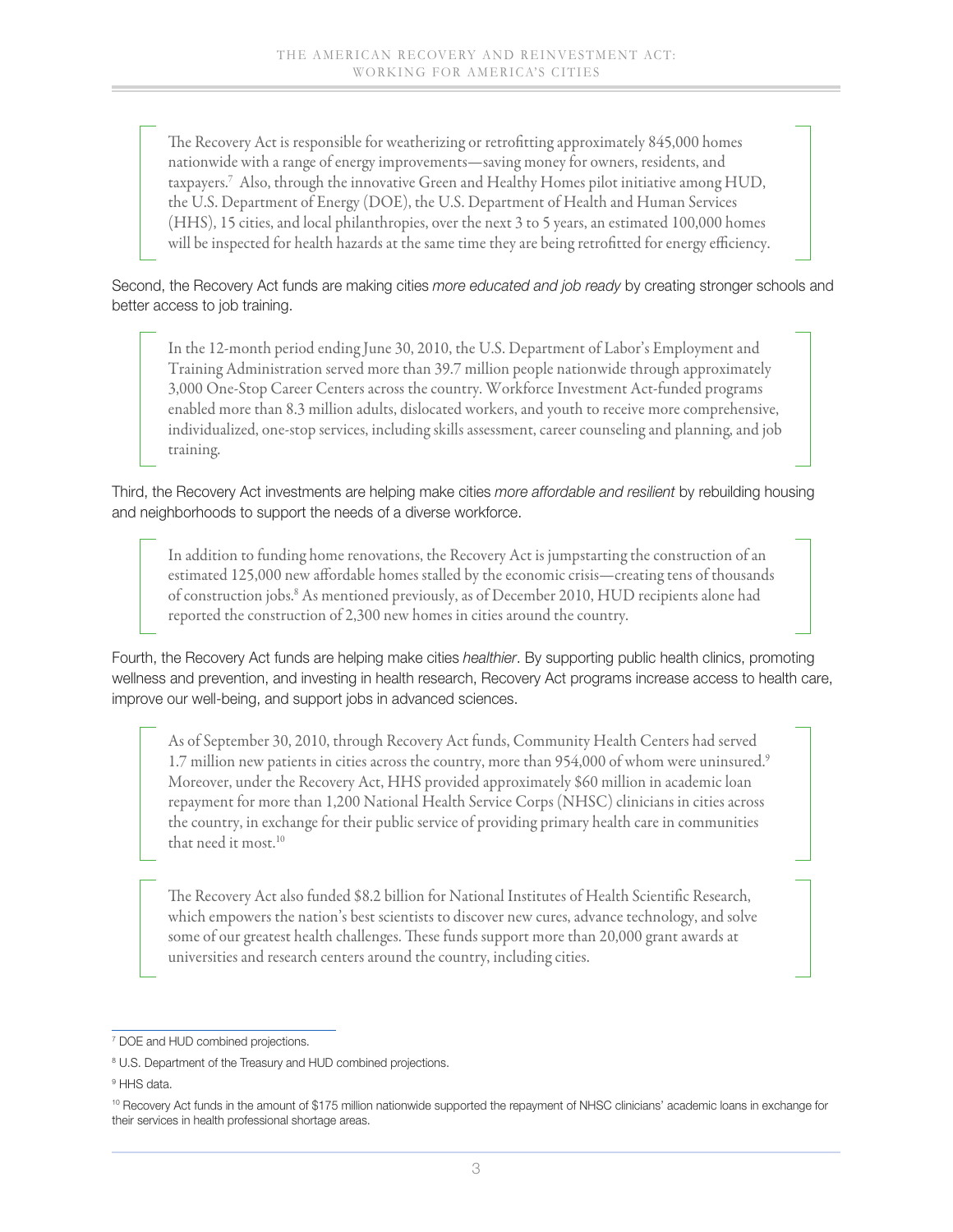## A New Relationship With America's Cities

The Recovery Act has also shown that a new relationship with cities is not only possible, but also more effective in achieving results.

The Recovery Act has supported cities and localities to undertake novel approaches to the persistent problems facing America's cities today, such as homelessness.

Local homelessness programs, supported by Recovery Act-funded HPRP, have enabled homeless veterans to pay for security deposits, in combination with HUD-Veterans Affairs Supportive Housing (HUD-VASH) rental assistance, as well as the Department of Veterans Affairs case management and clinical services. In doing so, HUD-VASH had helped more than 21,000 veterans by the end of 2010.

The Recovery Act has also spurred competition among cities, encouraging collaboration among local entities and across sectors, and leading to significant leverage of funds beyond the federal government.

The Recovery Act also set the stage for critical, collaborative local and regional action in response to the foreclosure crisis through the second round of the Neighborhood Stabilization Program (NSP2). This program distributed \$2 billion in an innovative competition to ensure that the money would go to regions with high rates of foreclosure and the best plans to respond to the crisis. That approach led to an exciting partnership, not just among federal agencies, but also with five nonprofit organizations and major financial institutions to speed the pace at which communities recover from the foreclosure crisis.

#### At the same time, the Recovery Act has enabled collaboration among federal agencies to make it easier for cities and local entities to invest strategically in sustainability.

During the past 2 years, HUD collaborated with DOE to coordinate the \$5 billion in Recovery Act funds to weatherize homes and help American families reduce their energy costs. Approximately one-fifth of the 600,000 homes this program will weatherize by March 2012 are expected to be multifamily apartments—many of which are in cities—with an investment that saves money for owners, low-income renters, and taxpayers.<sup>11</sup>

As part of its Recovery Act Transportation Investment Generating Economic Recovery (TIGER) program, the U.S. Department of Transportation (DOT) invited experts from both HUD and the U.S. Environmental Protection Agency (EPA) to review applications for innovative transportation projects in cities and communities around the country. This collaboration set the tone for the Sustainable Communities Partnership among those three agencies, helping to make sure that cities get the most "bang for the buck" in their urban sustainability investments.

Finally, throughout all these efforts, the Recovery Act has attracted additional investment beyond the federal government to invest in America's communities.

By the end of the Act's implementation, it is projected that about \$100 billion in Recovery Act funding will be matched by \$280 billion in additional funds outside the federal government, including a great share from the private sector.<sup>12</sup>

<sup>11</sup> DOE estimate.

<sup>12</sup> White House Council of Economic Advisers. July 2010. *The Economic Impact of the American Recovery and Reinvestment Act of 2009 Fourth Quarterly Report*. Available at http://www.whitehouse.gov/the-press-office/vice-president-biden-cea-chair-romer-release-new-analysisjob-and-economic-impact-r (accessed February 2011).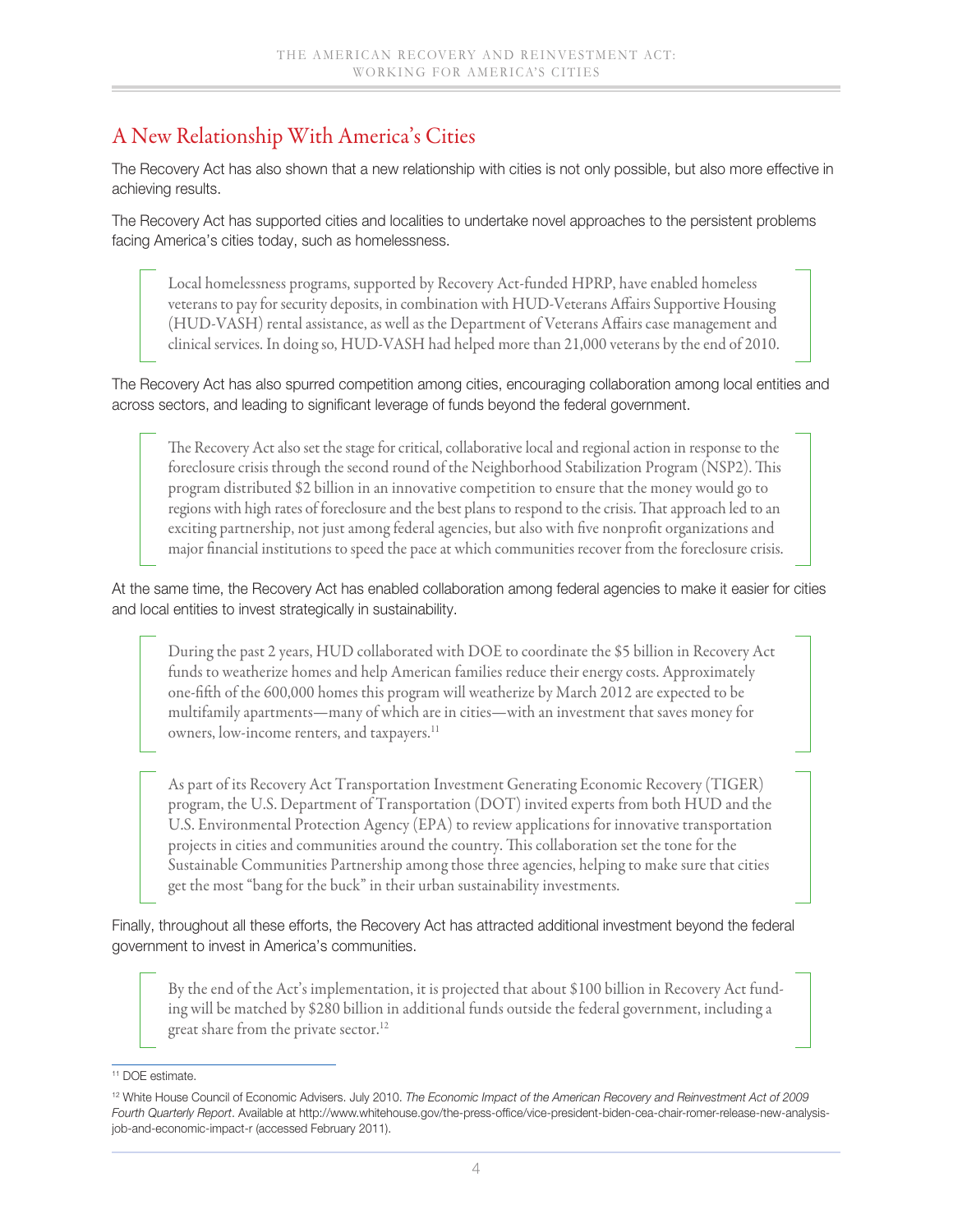At the outset of the Recovery Act, President Obama laid out a vision for American cities, describing them as "vibrant places that provide our children with every chance to learn and to grow, that allow our businesses and workers the best opportunity to innovate and succeed, that let our older Americans live out their best years in the midst of all that metropolitan life can offer....The American city can be a place of boundless opportunity and a source of solutions to our public problems."13 Although much work remains to be done, with the Recovery Act investments as the catalyst, our country's cities are poised to realize the President's vision for America in the months and years ahead.

# Recovery: Helping People and Places Get Back on Their Feet

When the Recovery Act was passed in February 2009, the unemployment rate was 9.1 percent in cities across the country, slightly higher than the national rate.14 In the construction industry, a pillar of America's urban economies, more than 20 percent of workers have lost their jobs in the economic crisis.<sup>15</sup> Like the rest of the nation, despite economic progress, cities have suffered from the downturn. Through Recovery Act funds, federal, state, and local government agencies have responded with unprecedented speed and coordination to help stabilize America's cities and key sectors.

### Putting People Back to Work

The Recovery Act stemmed the tide of job loss by putting people back to work, especially in the uniquely hard-hit construction sector. Nationwide, CEA has estimated that Recovery Act projects had created or saved between 2.7 and 3.7 million jobs as of the third quarter of 2010, consistent with previous projections. According to recipientreported data, Recovery Act investments in transportation, housing, and public works have supported more than 70,000 jobs in the fourth quarter of 2010 alone.<sup>16</sup> (See exhibit 1.)

Local transportation agencies have funded capital-intensive Recovery Act transportation projects quickly, with grants for public transit, airport runway rehabilitation, facilities and equipment improvements, assistance to small shipyards, and highway infrastructure, with collectively more than 50 percent disbursed as of February 2011 (\$26 billion disbursed out of a total \$47.8 billion obligated).17 Most notably, as of November 2010, the Recovery Act had funded nearly 15,000 miles of highway improvements in American cities, begun to improve nearly 600 miles of train track and rail lines connecting urban centers and towns, and assisted in the purchase or renovation of nearly 10,000 buses serving urban and metropolitan areas. These and many other projects supported more than 49,000 jobs nationwide in the fourth quarter of 2010 alone.

<sup>13</sup> Remarks by President Barack Obama. July 13, 2009. Urban and Metropolitan Policy Roundtable. Available at http://www.whitehouse.gov/ the-press-office/remarks-president-urban-and-metropolitan-roundtable (accessed February 2011).

<sup>&</sup>lt;sup>14</sup> USA: Seasonally unadjusted unemployment rates from the Bureau of Labor Statistics (BLS) Labor Force Statistics, Current Population Survey. Geography Classifications: Seasonally unadjusted unemployment rates from BLS Local Area Unemployment Statistics (LAUS), County and Place level. To calculate unemployment for each geography class, HUD matched unemployment rates from BLS LAUS to each 2000 census tract at sum level 080, which are tracts split by place boundaries. HUD then matched each tract portion to a geography classification based on whether or not they were in a metro area; if in a metro area, whether or not they were in a principal city. The rate noted above is the average of its geography class, weighted by the population within each tract portion.

<sup>&</sup>lt;sup>15</sup> Bureau of Labor Statistics.

<sup>16</sup> Combined DOT and HUD recipient-reported data.

<sup>17</sup> DOT data. As mentioned previously, *disbursed* means spent as payments or drawn down from federal grant and loan accounts.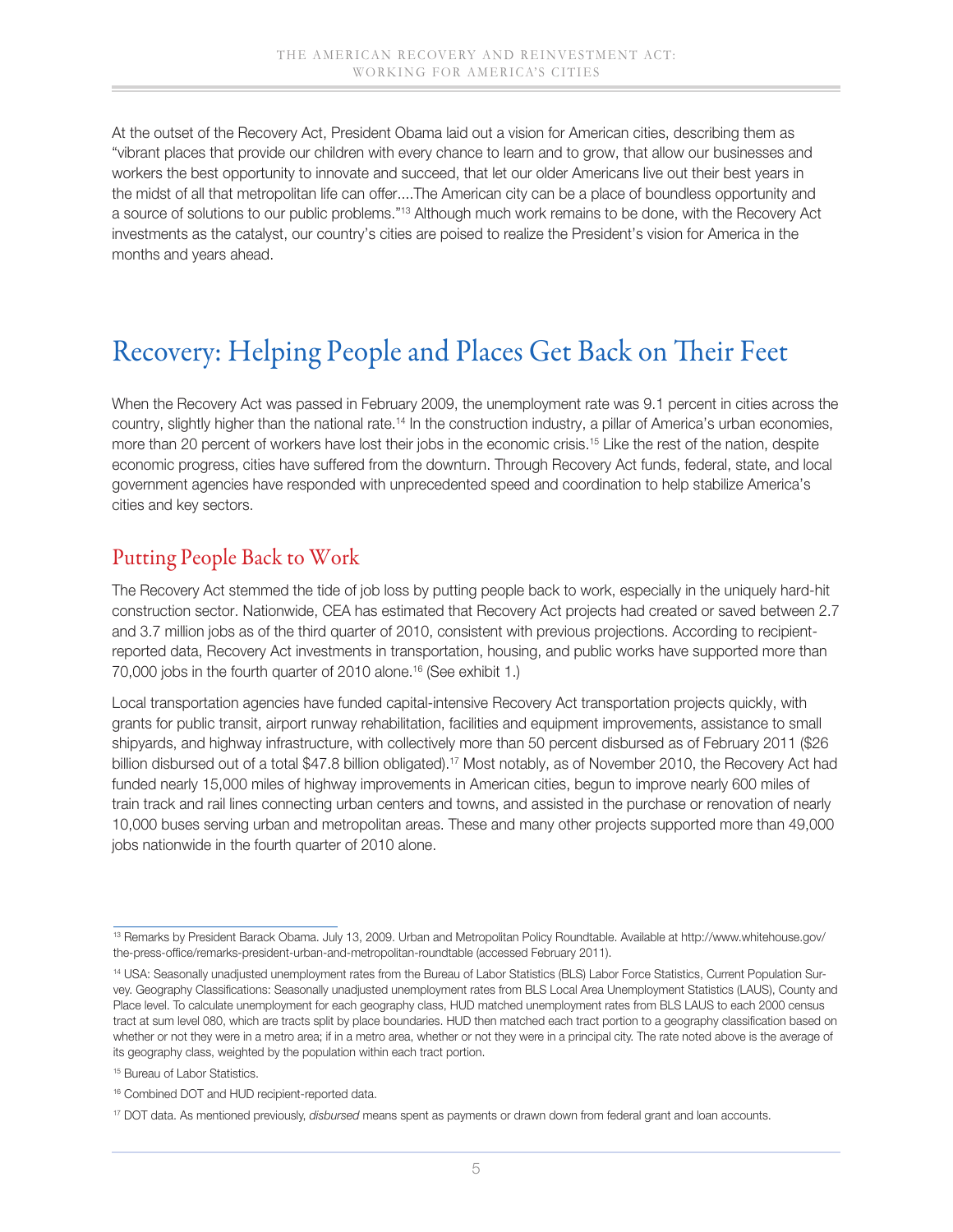

**Exhibit 1.** Jobs Supported in Q4 2010 Through Transportation, Housing, and Public Works

*Sources: U.S. Department of Transportation and U.S. Department of Housing and Urban Development recipient-reported data.*

Direct housing investments have also been an important source of construction jobs. HUD has obligated \$4 billion to public housing as well as \$250 million to retrofit privately owned, federally assisted housing, resulting in nearly immediate jobs related to remodeling and new construction. Through investment from the U.S. Department of the Treasury (Treasury) and HUD, many low-income housing projects that would have leveraged tax credits in their financing and were stalled after the collapse of the housing market have since been able to restart construction.

The Recovery Act has also provided access to credit for municipal governments, accelerating the construction of critical public works. Between April 2009 and December 2010, more than 2,200 issuances of low-interest bonds under Treasury's Build America Bonds (BABs) program—a total of \$181.3 billion nationwide—funded job-intensive public projects.18 (See exhibit 2.) These bonds finance a wide array of community infrastructure investments, many of which had previously been stalled or unfunded construction projects such as roads, bridges, school improvements, and other public works.

These projects offer good-paying jobs across a range of professions, including carpentry, masonry, engineering, \$0 and landscaping, as well as jobs involving skills such as energy auditing, solar panel installation, and retrofitting.<br>Meanwhile, HUD's Community Development Block Grant program, issued on a formula basis to states and cit Meanwhile, HUD's Community Development Block Grant program, issued on a formula basis to states and cities across the country, has also resulted in job-intensive renovations and development of needed public facilities. In total, these programs have led to tens of thousands of jobs supported nationwide in the fourth quarter of 2010 alone. **Project Type** ng skills such as energy auditing, solar panel installa<br>ment Block Grant program, issued on a formula ba<br>job-intensive renovations and development of need

| <b>EXHIBIT E'</b> HIGOOAGI À WOL AOD THIGHOLA E HOIGOLO DÀ THO HAITHDOLO                                 |                                                                                              |  |  |  |
|----------------------------------------------------------------------------------------------------------|----------------------------------------------------------------------------------------------|--|--|--|
| Miles of highway improvements in American cities due to the<br>Recovery Act                              | Nearly 15,000 miles                                                                          |  |  |  |
| Issuances of BABs nationwide                                                                             | \$181.3 billion—supporting school improvements, sewer and<br>water system upgrades, and more |  |  |  |
| City businesses supported by SBA loans                                                                   | 22,000 city businesses supported through \$11.8 billion in loans                             |  |  |  |
| Jobs supported nationwide through transportation, housing, and<br>public works investments (DOT and HUD) | More than 70,000 jobs (Q4 2010 alone)                                                        |  |  |  |

|  | <b>Exhibit 2.</b> Recovery Act Job-Intensive Projects by the Numbers |  |  |
|--|----------------------------------------------------------------------|--|--|
|  |                                                                      |  |  |

BABs = Build America Bonds. DOT = U.S. Department of Transportation. HUD = U.S. Department of Housing and Urban Development. SBA = Small Business Administration.

*Sources: Estimates based on data from DOT, U.S. Department of the Treasury, SBA, and HUD.*

<sup>&</sup>lt;sup>18</sup> Treasury data.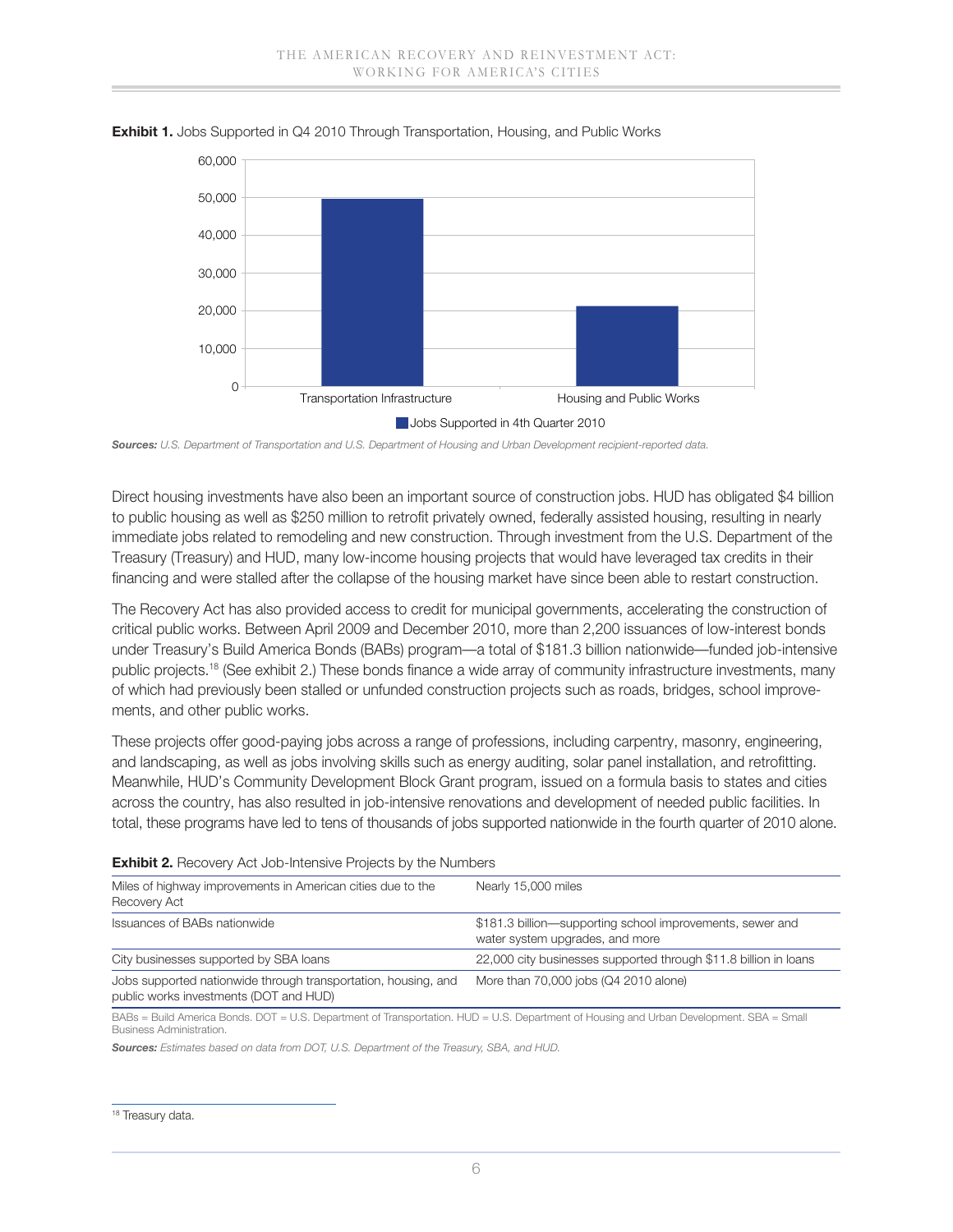**Community Impact:** Robert Adams was director of nursing at Midtown Manor in Salt Lake City, Utah, when the nursing home's owner, John Pappadakis, put the business up for sale. Adams knew he wanted to own his own nursing home sometime in the future, but his affection for Midtown Manor, its staff, and its residents prompted him to push his plans forward. He approached Pappadakis about buying the nursing home.

Although Adams did not have a business background, he had plenty of experience as director of nursing, and Pappadakis knew he would be a natural when it came to running the nursing home. The only thing that stood in the way was the price. In a down economy, and without a business background, what bank would offer Adams a loan?

 $8888888$ 

Adams made his case to a loan officer at Wells Fargo and, with the help of the Small Business Administration (SBA), secured a \$2 million 7(a) loan with a 75-percent government guaranty.19 Having that SBA support meant the lenders at Wells Fargo could take a risk on Adams. Not only that, but the Recovery Act allowed the SBA to waive its guaranty fees, saving Adams more than \$53,000.

With Pappadakis coming in every day to offer training and support, Adams oversees the day-to-day operations of Midtown Manor, which now has more than 80 patients and more than 70 members on its staff. Some residents are military veterans, some are covered by Medicaid and Medicare, and others would be homeless without Midtown Manor. The nursing home offers special care for hospice patients and patients with Alzheimer's. Although the worries of running a small business are now his, the joys are too, and Adams is happy the SBA and the Recovery Act have helped him do so much good for his community.

*Source: Small Business Administration*

Ş

Along similar lines, struggling small businesses are turning empty facilities into thriving enterprises, growing their businesses with help from the Recovery Act. Supported by \$11.8 billion in Recovery Act lending, the Small Business Administration (SBA) has assisted more than 22,000 small businesses in cities across the country.20

## Helping Those Hardest Hit by the Economic Crisis

The Recovery Act also ensured the continuity of state and municipal social services for America's most vulnerable families and individuals, including people unable to work at all, such as the nation's elderly and people with disabilities.

The Recovery Act allowed for the creation of a new HUD program, Homeless Prevention and Rapid Re-Housing, to tackle family homelessness brought on by the economic crisis, serving many people who have never before faced the prospect of being out on the street and providing them with rental payments and/or assistance to get them back in their homes.21 (See exhibit 3.) Through HPRP, individuals and families can now take advantage of targeted payments to cover rent and supportive services that will keep them in housing and out of shelters. In a 2009 survey by the U.S. Conference of Mayors, 72 percent of cities reported that HPRP is changing the way they provide support to people who are homeless or at risk of homelessness<sup>22</sup>—by enabling these communities to help people before or soon after they become homeless. As of January 2011, HUD reports indicate that the program has served more than 875,000 people nationwide—including 21,000 military veterans.

The Recovery Act has provided other immediate aid for vital social safety net programs in cities, helping to maintain financial and personal stability for these hard-hit Americans through unemployment benefits, more affordable

<sup>19 &</sup>quot;7(a) loans" refer to section 7(a) of the Small Business Act, which authorizes SBA to support loans to small businesses. "Guaranty" refers to an agreement under which SBA would partially reimburse a commercial lender for a small business loan in the event of a payment default. This approach enables small businesses to secure financing.

<sup>20</sup> SBA estimate.

<sup>&</sup>lt;sup>21</sup> In early 2010, HUD analysis found that nearly one in three program recipients were served in suburbs, illustrating the changing circumstances of homelessness.

<sup>22</sup> U.S. Conference of Mayors. December 2009. Hunger and Homelessness Survey. Available at http://www.usmayors.org/pressreleases/ uploads/USCMHungercompleteWEB2009.pdf (accessed February 2011).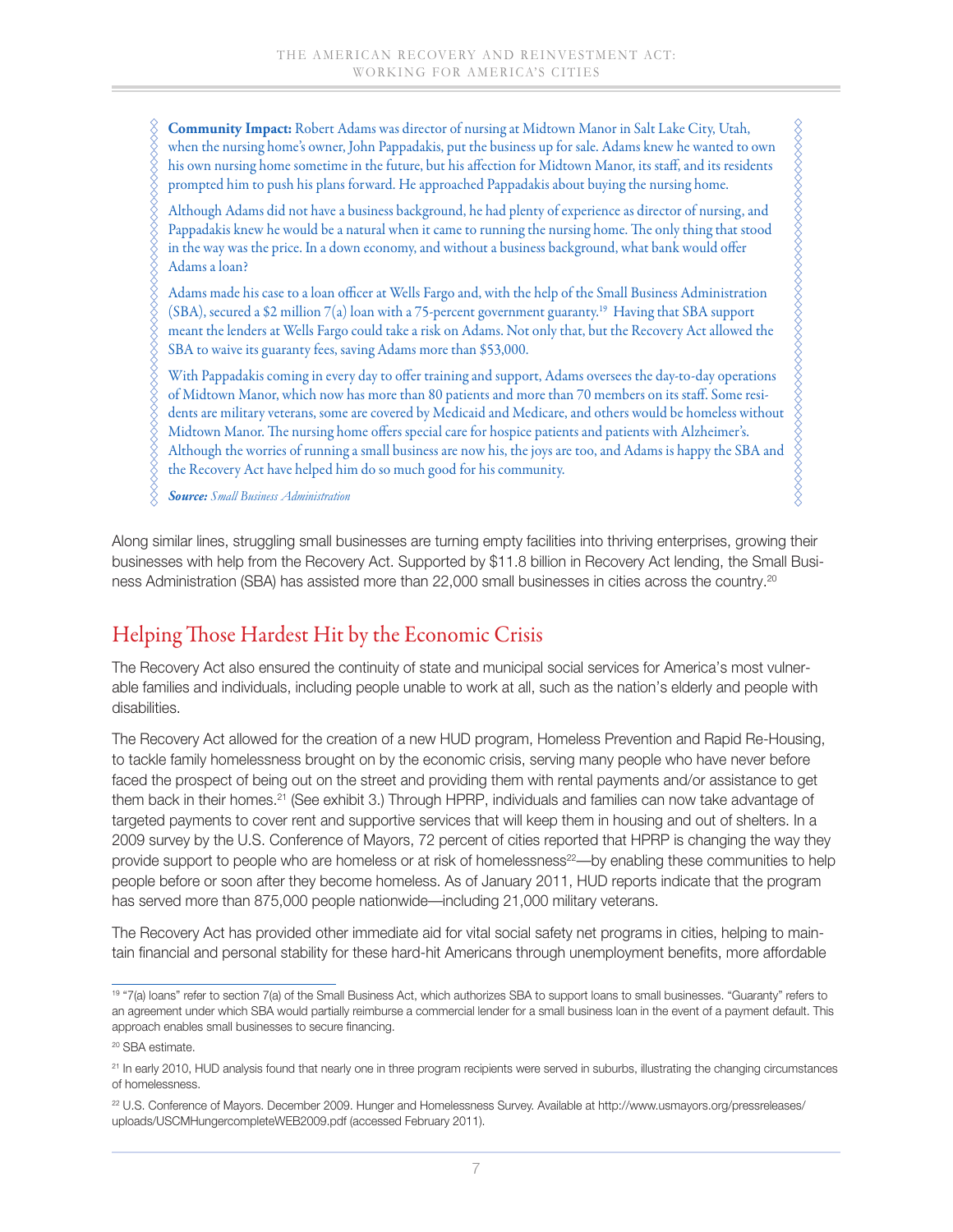health coverage for laid-off workers, nutrition assistance, Medicaid, and temporary assistance for low-income families with children. (See exhibit 4.) More than 110 million working families, or 95 percent nationwide, received a boost in their paychecks each week through the Making Work Pay Tax Credit. Many of these families live in America's cities.

The Recovery Act provided \$84.5 billion in Medicaid assistance to states, of which an estimated \$38 billion benefited city residents.23 The Medicaid funds maintain health coverage and services for low-income individuals and children. Through Temporary Assistance for Needy Families (TANF), HHS provided funding to assist low-income families during the economic downturn. An estimated \$2.4 billion in TANF funds were made available in cities for basic assistance, nonrecurrent short-term benefits, and subsidized employment programs.24

The Recovery Act has also funded an increase in benefits for individuals and families participating in the U.S. Department of Agriculture's (USDA's) Supplemental Nutrition Assistance Program (SNAP), formerly named the Food Stamp program. Of the 43.6 million individuals participating in SNAP nationwide, approximately 34 million (78 percent) live in metropolitan communities.25 To date, those who live in metropolitan communities have received approximately \$15.9 billion in Recovery Act-funded SNAP benefits. By injecting immediate revenue streams into local business, SNAP provides a significant boost to local economies. Every time a family uses SNAP benefits to put healthy food on the table, it benefits the store and the employees where the purchase was made, the truck driver who delivered the food, the warehouses that stored it, the plant that processed it, and the farmer who produced it.

Also thanks to the Recovery Act, the U.S. Department of Education (ED) dedicated more than \$16 billion through the Pell Grant program to protect college opportunities for low-income students, a great share of whom live in urban areas. Overall, 1.9 million more students received Pell Grants nationwide (for a total in academic year 2009–10 of

#### **Exhibit 3.** Hunger and Homelessness by the Numbers

| Percent increase in the demand for hunger assistance among cities in 2009*                                                                                              | 26 percent (largest average increase since 1991) |
|-------------------------------------------------------------------------------------------------------------------------------------------------------------------------|--------------------------------------------------|
| Percent of cities reporting an increase in family homelessness in 2008*                                                                                                 | 76 percent                                       |
| Percent of cities who said that HPRP would "fundamentally change the way [their]<br>community provides services to people who are homeless or at risk of homelessness"* | 72 percent                                       |
| Number of people served by HPRP as of January 2011 <sup>**</sup>                                                                                                        | More than 875,000, including 21,000 veterans     |
| UDDD - Hamelese Drevention and Dapid De Hauping Drearam                                                                                                                 |                                                  |

s Prevention and Rapid Re-Housing Program.

\* In response to a U.S. Conference of Mayors survey of 27 cities between October 1, 2008, and September 30, 2009.

\*\* U.S. Department of Housing and Urban Development recipient-reported data.

#### **Exhibit 4.** Recovery Act Safety Net by the Numbers

| Recovery Act dollars in Medicaid made available to city residents                          | $$38$ billion <sup>a</sup> |
|--------------------------------------------------------------------------------------------|----------------------------|
| Recovery Act dollars in TANF made available in cities                                      | \$2.4 billion              |
| Number of metropolitan residents receiving SNAP benefits <sup>b</sup>                      | 34 million                 |
| Number of additional students nationwide served by Pell Grants due to Recovery Act funding | 1.9 million                |
| Increase in the average Pell Grant award due to Recovery Act funding                       | \$620                      |

SNAP = Supplemental Nutrition Assistance Program. TANF = Temporary Assistance to Needy Families.

<sup>a</sup> The Recovery Act provided \$84.5 billion in Medicaid assistance to state governments nationwide. To estimate the percentage of these funds that benefited principal cities, the state-by-state percentages of people in poverty who live in principal cities were identified. These state percentages were then applied to the respective Recovery Act amounts obligated to these states through Medicaid. The state-by-state amounts were then summed to reach the national estimate.

**b** Principal city estimates were unavailable for SNAP.

*Sources: Estimates based on data from the U.S. Department of Health and Human Services, U.S. Department of Agriculture, and U.S. Department of Education.*

<sup>23</sup> The Recovery Act provided \$84.5 billion in Medicaid assistance to state governments nationwide. To estimate the percentage of these funds that benefited principal cities, the state-by-state percentages of people in poverty who live in principal cities were identified. These state percentages were then applied to the respective Recovery Act amounts obligated to these states through Medicaid. The state-by-state amounts were then summed to reach the national estimate.

<sup>24</sup> TANF estimates were developed using the same methodology as described for Medicaid.

25 USDA estimate. Principal city estimates were unavailable for SNAP.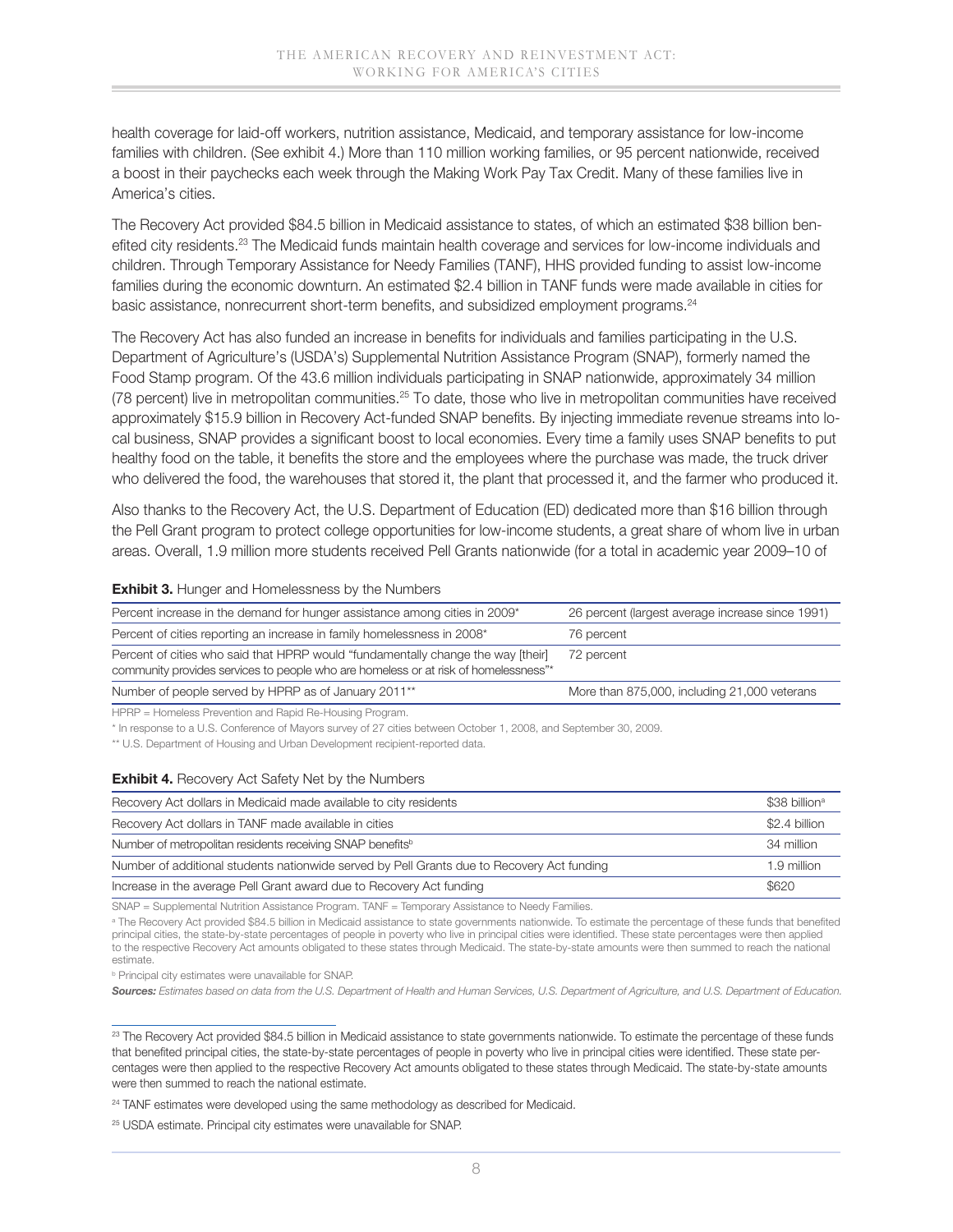8.1 million) and the average award size increased by \$620 (from \$2,971 per student without Recovery Act funding in academic year 2008–09 to \$3,591 per student with Recovery Act funding in academic year 2009–10).<sup>26</sup>

## Filling Gaps in State and Local Government Budgets

As the economic and housing crisis reached its peak, state and municipal governments saw sources of revenue shrink—a trend that still continues despite the nation's economic progress. Faced with significant budget shortfalls, municipalities have laid off public servants and risked or even executed severe cuts to critical services.

The Recovery Act addressed these budget gaps when they were at their worst, with funds that went toward preserving jobs for teachers, firefighters, and police officers, among others. One element of this investment was the State Fiscal Stabilization Fund, which provided emergency relief to states to stabilize state and local government budgets to minimize and avoid reductions in education and other essential services. Another key plank of the educational investment was Title I grants, which supported schools with high concentrations of students from families that live in poverty to help improve teaching and learning for students most at risk of failing to meet state academic achievement standards.

Meanwhile, the U.S. Department of Justice COPS Hiring Recovery Program reported that, as of October 2010, more than 2,100 officers in cities across the country had been hired or retained using Recovery Act funds, providing much-needed community policing capacity and crime-prevention efforts.

These investments in jobs, America's safety net, and state and local governments had important effects. Most importantly, these targeted Recovery Act investments have helped American families and communities when the going got tough, serving as a stabilizing force that stopped job losses and catalyzed economic growth.

**Community Impact:** The U.S. Department of Justice's COPS Hiring Recovery Program (CHRP) has already had a deep impact in cities, enabling law enforcement officers to protect those families and communities that have been hardest hit by the economic crisis.

The *Mobile (Alabama) Police Department* is benefiting from Recovery Act dollars through CHRP by creating and preserving 20 law enforcement positions. Nearly 19 percent of the families in Mobile are living in poverty, and the unemployment rate jumped from 4.7 percent in 2008 to 7.9 percent in 2009.

The city of *Mesa, Arizona*, has lost nearly \$47 million in locally generated revenues since last year. The city has lost 6.20 percent of local government personnel through layoffs and 6.30 percent of its sworn law enforcement positions have remained unfilled because of hiring freezes. The city has received \$5.8 million in Recovery Act grant funds to create and/or preserve 25 police officer positions.

Through the Recovery Act, the *Baltimore (Maryland) Police Department* is creating and/or preserving 50 law enforcement positions. More than 16 percent of the families in Baltimore are living in poverty, and the unemployment rate jumped from 6.7 percent in 2008 to 10 percent in 2009.

Nearly 19 percent of the families in the city of *Kalamazoo, Michigan*, are living in poverty, and the unemployment rate jumped from 7.40 percent in 2008 to 11.6 percent in 2009. The city is receiving nearly \$2 million in CHRP Recovery Act funds to create and/or preserve 10 law enforcement officer positions.

The *Rochester (New York) Police Department* is creating and/or preserving 30 law enforcement positions through Recovery Act funds. More than 25 percent of the families in Rochester are living in poverty, and the unemployment rate jumped from 5.5 percent in 2008 to 10 percent in 2009.

The percentage of families living in poverty in the city of *Huntington, West Virginia*, is an alarming 21 percent. The unemployment rate continues to rise and was reported at 6.0 percent as of January 2009. The city is receiving funding to create and/or preserve 4 officer positions, thanks to Recovery Act funds.

*Source: U.S. Department of Justice COPS Hiring Recovery Program*

<sup>26</sup> ED data.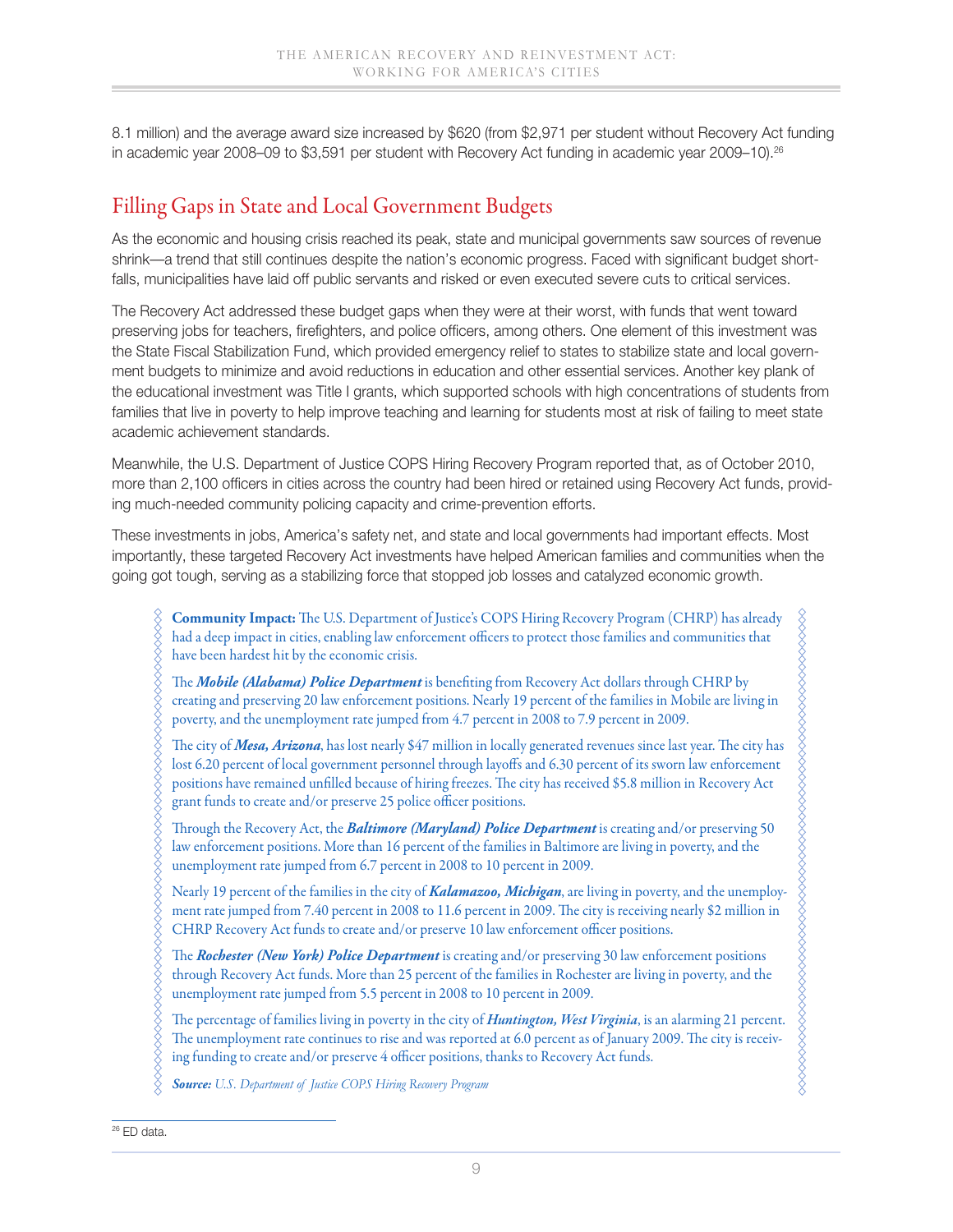## Reinvestment: Winning the Future of America's Cities

President Obama has called for America to out-innovate, out-educate, and out-build other countries in order to win the global economic future. Much of the hard work and activity necessary to support this effort will take place in the everyday institutions of America's cities—small businesses, elementary schools, community colleges, and public health agencies.

To build the brighter future that the President has outlined, we must start by knowing and addressing what got us to this economic moment in the first place. Well before the recent crisis, the residents, business communities, and government leaders of America's cities faced persistent roadblocks to 21st-century economic competitiveness, including the following:

- Increasing utility and fuel costs, as well as longer and more expensive commutes.
- Achievement gaps among school-age children and lack of job-training availability for many adults.
- Disappearance or absence of good-paying jobs close to affordable housing, particularly in those cities that have suffered long-term decline.
- Lack of access to good-quality, affordable health care.

American businesses cannot compete in a global economy without energy security, convenient transportation, educational opportunities, affordable housing, and good-quality health care for their potential workforce. All these areas are receiving strategic investment from other countries, and America must meet these challenges head on.

Supported by the Recovery Act, cities have already begun to tackle these long-term issues by becoming greener, more educated and job-ready, more affordable, and healthier. Over a period of time, these investments will pay for themselves, such as through reduced operating costs of more energy-efficient buildings and reduced healthcare costs to employers. Even more importantly, these investments are the engines of job creation in front-running sectors, the paths for this country to take in climbing out of a historically deep recession, and the vision for a bright new future.

### Greening Our Cities and Metropolitan Economies

Nationwide, the Recovery Act has made an investment of at least \$100 billion in greener communities and laid the foundation for a clean-energy economy that will create a new generation of jobs. With more than \$90 billion in clean-energy investments and a further \$18 billion for environmental programs, more than a dozen federal agencies—including DOE, HUD, Treasury, and DOT—are working together to create lasting impact in cities across America.<sup>27</sup> Cities are already reaping dividends from the Recovery Act's green investments through Energy Efficiency and Conservation Block Grants (EECBGs), housing weatherization and green retrofits, clean vehicle development, electrical grid modernization, and energy-efficient transportation and facilities. Over the years, these investments will eventually pay for themselves through energy-cost reductions. For example, according to a landmark 2009 McKinsey report, if executed at scale with appropriate private and public investments, residential energy consumption could be reduced by approximately 28 percent and annually save approximately \$41 billion in energy costs and abate 360 million metric tons of carbon dioxide emissions by 2020.<sup>28</sup>

<sup>27</sup> DOE estimates.

<sup>28</sup> Granade, Hannah Choi, Jon Creyts, Anton Derkach, Phillip Farese, Scott Nyquist, and Ken Ostrowski. July 2009. "Unlocking Energy Efficiency in the U.S. Economy." McKinsey Global Energy and Materials. Available at http://www.mckinsey.com/clientservice/electricpowernaturalgas/ downloads/us\_energy\_efficiency\_full\_report.pdf.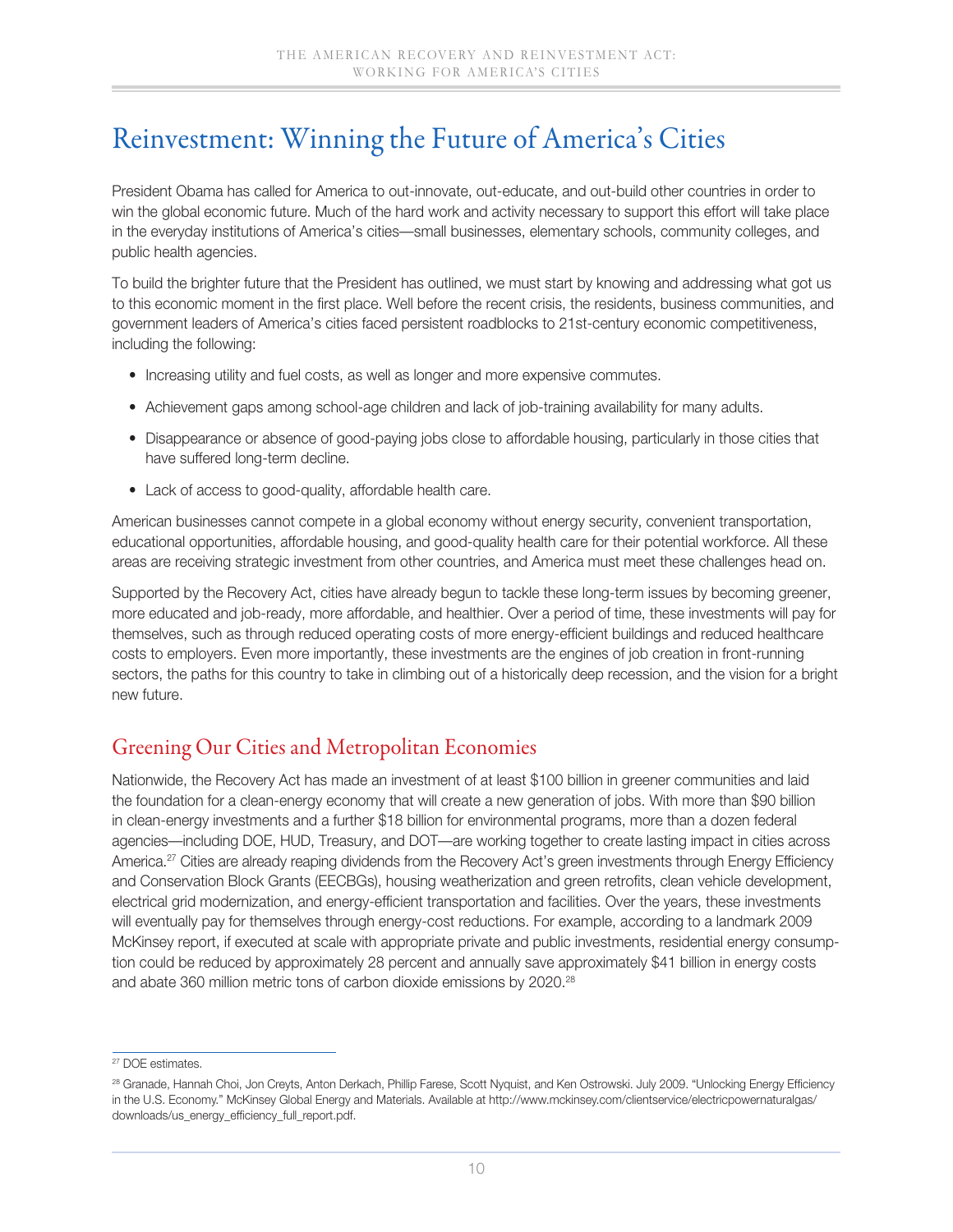### **Green and healthy housing**

Low-income households typically spend 17 percent of their total income on energy, compared with 4 percent for the average household.29 Weatherizing homes significantly reduces energy costs, easing the burden in communities that are most vulnerable to high prices and volatile energy markets. Through the Recovery Act, DOE's Weatherization Assistance Program has provided an unprecedented \$5 billion to more than 900 community action agencies to insulate homes and install efficient appliances, permanently reducing household energy use for almost 600,000 low-income homes, many in urban areas.

Approximately \$4.79 billion of weatherization dollars have gone to cities. Based on recipient-reported data, the weatherization funds supported more than 15,000 jobs nationwide during just the fourth quarter of 2010.<sup>30</sup> This figure does not include the broader set of people supporting weatherization, such as workers who construct energy-efficient windows, or the larger local economic ripple effect created by income available for employees to spend. Many of these positive effects are experienced in cities.

In addition to helping homeowners save money, the weatherization program also delivers real health benefits, such as reducing the need for portable space heaters, which can contribute to poor indoor air quality, elevated carbon monoxide levels, fire hazards, and moisture and mold buildup. Building on this significant amount of funding, HUD, DOE, HHS, and EPA have joined together with the Council on Foundations to form the Green and Healthy Homes Initiative (GHHI), providing technical assistance for recipients in 15 pilot cities to coordinate weatherization, energy efficiency, and healthy homes renovations. Through this collaboration, over the next 3 to 5 years, an estimated 100,000 homes will be inspected for health hazards at the same time they are being retrofitted for energy efficiency with other green funding. GHHI builds on the expertise of the HUD healthy homes program, whose recipients had protected more than 3,800 children from dangerous lead-based paint hazards and other health and safety risks in their homes, as of December 2010.<sup>31</sup>

**Community Impact:** In Newark, New Jersey, there are signs of hope despite tough times, thanks to a local community action agency and funding from the Recovery Act.

Sammie Rutledge worked as a carpenter since he was a teenager but stopped working in 2004 when he was diagnosed with cancer. Facing life without a paycheck from a full-time job and with energy bills as high as \$600 each month, Sammie was distraught. Then a friend heard about the weatherization program at La Casa de Don Pedro and recommended it to Sammie, whose home was made far more efficient.

"I knew I needed the boiler in my house replaced, but I said, 'I can't pay anybody for anything,'" he said. "The heat would come on every 10 minutes before, but now it feels good in there, and my bill is down to about \$100 a month."

Lizette Perez echoes Sammie's story. She's raising 2-year-old and 17-year-old daughters on a fixed income. She's another Newark homeowner who found her energy bills skyrocketing this past winter, but who could deal with the problem because of the weatherization program. She said, "I didn't know that simple things like insulation could make such a big difference, and now I can keep the thermostat 10 degrees lower and still be comfortable, even during the coldest weather."

Lizette got more than lower bills: the weatherization crew caught a safety hazard she did not know existed bare wiring on her old refrigerator.

*Source: U.S. Department of Energy*

11

<sup>&</sup>lt;sup>29</sup> Power, Meg. 2008. "The Burden of FY 2008 Residential Energy Bills on Low-Income Consumers." Economic Opportunity Studies. Available at http://www.opportunitystudies.org/repository/File/energy\_affordability/Forecast\_Burdens\_08.pdf (accessed March 3, 2011).

<sup>&</sup>lt;sup>30</sup> DOE recipient-reported data.

<sup>&</sup>lt;sup>31</sup> HUD data.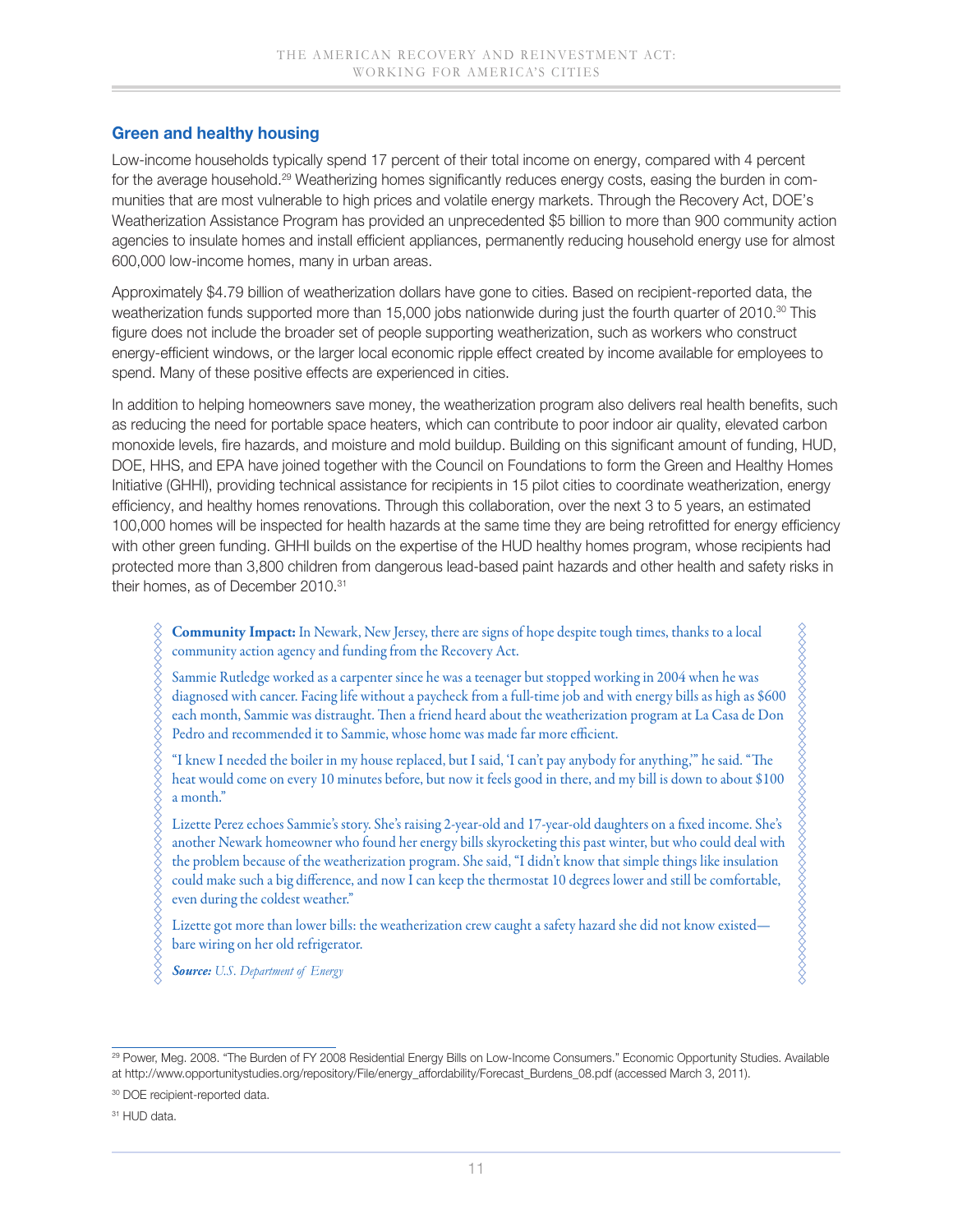The Recovery Act has also enabled large investment in green public, federally assisted, and private affordable housing, through programs like HUD's Public Housing Capital Fund (PHCF) competitions (\$600 million nationwide), the Assisted Housing Green Retrofit program (\$250 million nationwide), and the Tax Credit Assistance Program (TCAP) (\$2.25 billion nationwide, of which about 10 percent was projected to fund green construction32). When all projects are complete, HUD estimates indicate that 245,000 units will be retrofitted through its Recovery Act funds, contributing to a total of 845,000 units nationwide retrofitted or weatherized.<sup>33</sup>

By reducing housing costs to building owners and residents, these green investments put money back in the bank accounts of residents, landlords, and taxpayers.<sup>34</sup> More broadly, these funds are empowering the housing industry to become a true pillar of the green economy, creating an array of jobs and businesses around energy-efficient retrofit needs.

### **Energy efficiency and renewable energy**

Nationwide, \$35.2 billion in Recovery Act funding from DOE has supported more than \$80 billion in projects, the U.S. government's largest investment ever in clean energy.<sup>35</sup>

Cities across the country have benefited directly from \$2.8 billion in State Energy Program (SEP) funding and \$2.4 billion in EECBGs directed to support innovative programs in energy efficiency.<sup>36</sup> One example of a SEP-funded local initiative is an affordable multifamily retrofit program, which loans money to property owners to make energyefficiency improvements to multifamily housing in San Francisco, Berkeley, and Oakland, California, with possible participation from other Bay Area cities. Two nonprofit community development financial institutions—the Low-Income Investment Fund and Enterprise Community Partners—will enhance the investment by providing \$2 million in additional financial support. Loan repayments will roll into funding for new projects in the same communities. The organizations estimate that retrofits will reduce gas and energy usage by 25 percent per building. They plan to work on 26 buildings, with about 50 units each, for a total of 1,300 units. The program will support jobs such as energy auditors and contractors to do the retrofitting and monitoring.<sup>37</sup>

Similarly focused on enabling local innovation, EECBG has funded a variety of cutting-edge projects across the country, such as a revolving loan fund in Des Moines, Iowa, from which city agencies can borrow for energyefficient building retrofits and purchasing fuel-efficient hybrid vehicles for the city fleet. Other investments include long-planned but previously unfunded energy-efficiency upgrades to municipal facilities. In cities across the country, more than 5,500 projects funded by the EECBG program are having real effects today, making urban communities significantly cleaner and greener.

Also through the Recovery Act, Treasury's 1603 program provided \$142 million to renewable energy projects in cities via cash payment in lieu of tax credits through December 31, 2010. (See exhibit 5.) Solar electricity was by far the highest funded project type of city recipients of the 1603 program (\$123 million). City investments also included landfill gas-to-energy projects, geothermal heat pumps, small wind energy, and solar lighting and heating.<sup>38</sup>

Another example of local investment supported by the Recovery Act is the DOE Solar America Cities program, which has engaged more than 180 organizations, including municipal, county, and state agencies, solar companies,

<sup>&</sup>lt;sup>32</sup> Preliminary analysis suggests that green construction has actually comprised a much greater total of TCAP construction than was originally projected.

<sup>&</sup>lt;sup>33</sup> Projected units weatherized or retrofitted from DOE Weatherization Assistance Program and HUD green retrofit funding.

<sup>34</sup> In the case of public housing agencies funded by HUD, energy savings will accrue to taxpayers in the form of lower Operating Fund needs.

<sup>35</sup> White House Office of the Vice President. February 2010. *A New Way of Doing Business*. Available at http://www.whitehouse.gov/sites/ default/files/new\_way\_of\_doing\_business.pdf (accessed February 2011).

<sup>36</sup> DOE data.

<sup>37</sup> DOE information.

<sup>38</sup> Figures for the 1603 program represent the minimum amounts, because some projects were not included in the geographical analysis.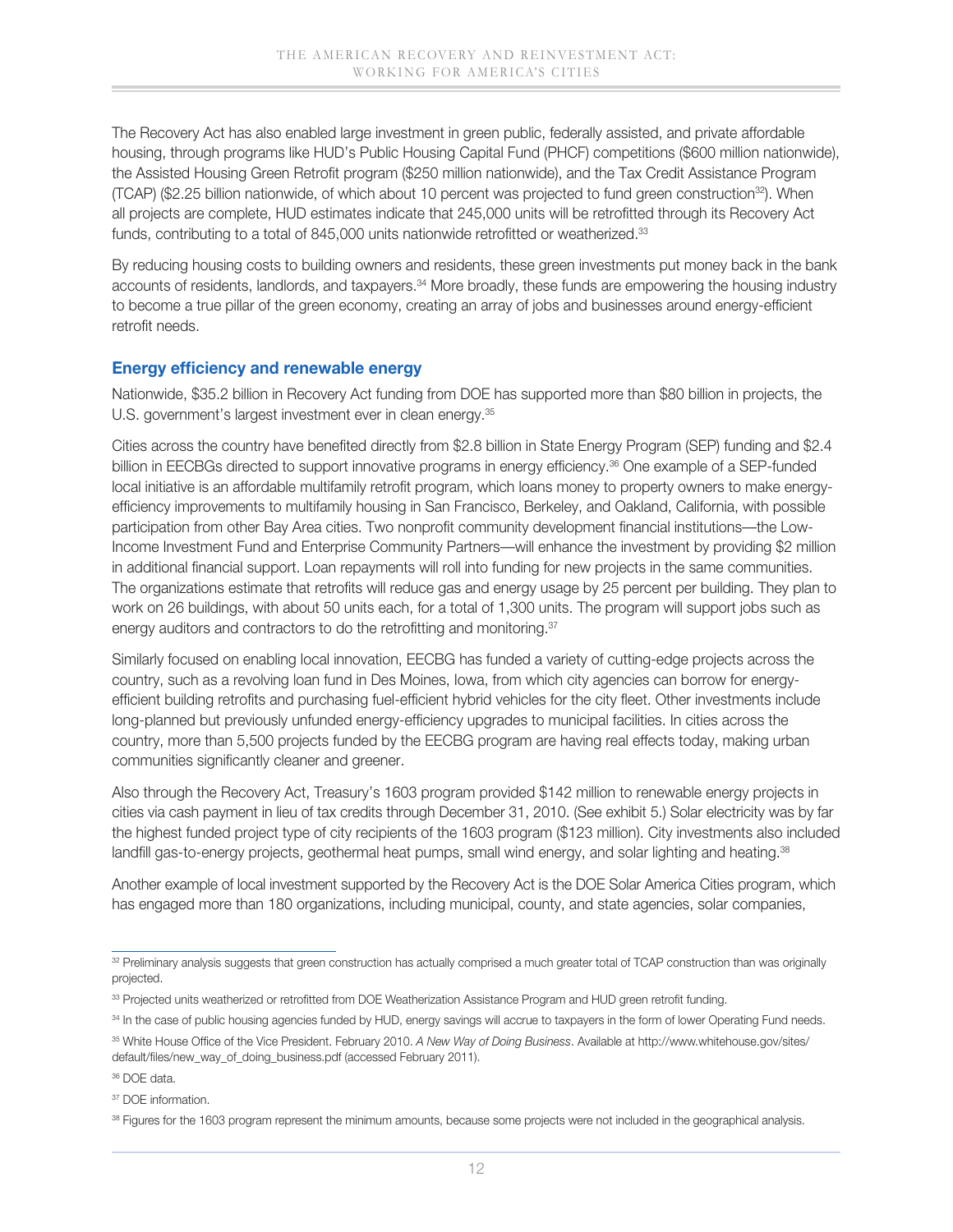universities, utility companies, and nonprofit organizations, to power cities with clean, safe, and reliable solar energy. The partnerships are designed to provide models that can help lay the foundation for solar energy in cities around the nation. The city solar partnerships have committed to developing a sustainable solar infrastructure that removes market barriers and encourages the adoption of solar energy by residents and businesses.



**Exhibit 5.** City Recipients of 1603 Payments for Specified Renewable Energy Property in Lieu of Tax Credits\*

\* City recipients of solar electricity projects, amounting to \$123 million, not included on this chart. *Source: Estimates based on data from the U.S. Department of the Treasury.*

#### **Clean vehicles and transportation choices**

Through the Clean Cities program, DOE is funding the transformation of the nation's vehicle fleet by putting more than 9,000 alternative-fuel and energy-efficient vehicles on the road and establishing 542 refueling locations across the country. Nationwide, DOE estimates these projects will help displace approximately 38 million gallons of petroleum—or more than \$100 million in fuel costs<sup>39</sup>—per year. Of these funds, approximately \$250 million in Recovery Act funds is going to 22 cost-share projects in cities across the country.<sup>40</sup>

Recovery Act support of green transportation has not been limited to fuels alone. In the transportation sector, billions are already being put to use in two forward-looking transportation investments: innovative multimodal transportation projects and interstate high-speed rail.41 The organization CEOs for Cities estimates that public transportation investments such as these result in significant environmental and economic benefits for cities and metropolitan regions, including billions of dollars in annual household savings, as trips within and between cities become shorter, less expensive, and less damaging to our environment.<sup>42</sup>

Through DOT's Transportation Investment Generating Economic Recovery grant program, the Recovery Act has funded \$1.5 billion to multimodal transportation projects, including improvements to roads, bridges, rail, ports,

<sup>&</sup>lt;sup>39</sup> This statement is based on a \$3 per gallon fuel-cost assumption.

<sup>40</sup> DOE data.

<sup>41</sup> *Multimodal* refers to projects that support more than one mode of transportation.

<sup>&</sup>lt;sup>42</sup> CEOs for Cities is a national network of urban leaders focused on economic prosperity through innovation. They have estimated that "reducing vehicle miles traveled (VMT) per person by one mile per day in each of the 51 largest metro areas would produce an aggregate annual household savings of \$29 billion annually." Available at http://www.ceosforcities.org/work/city\_dividends (accessed February 2011).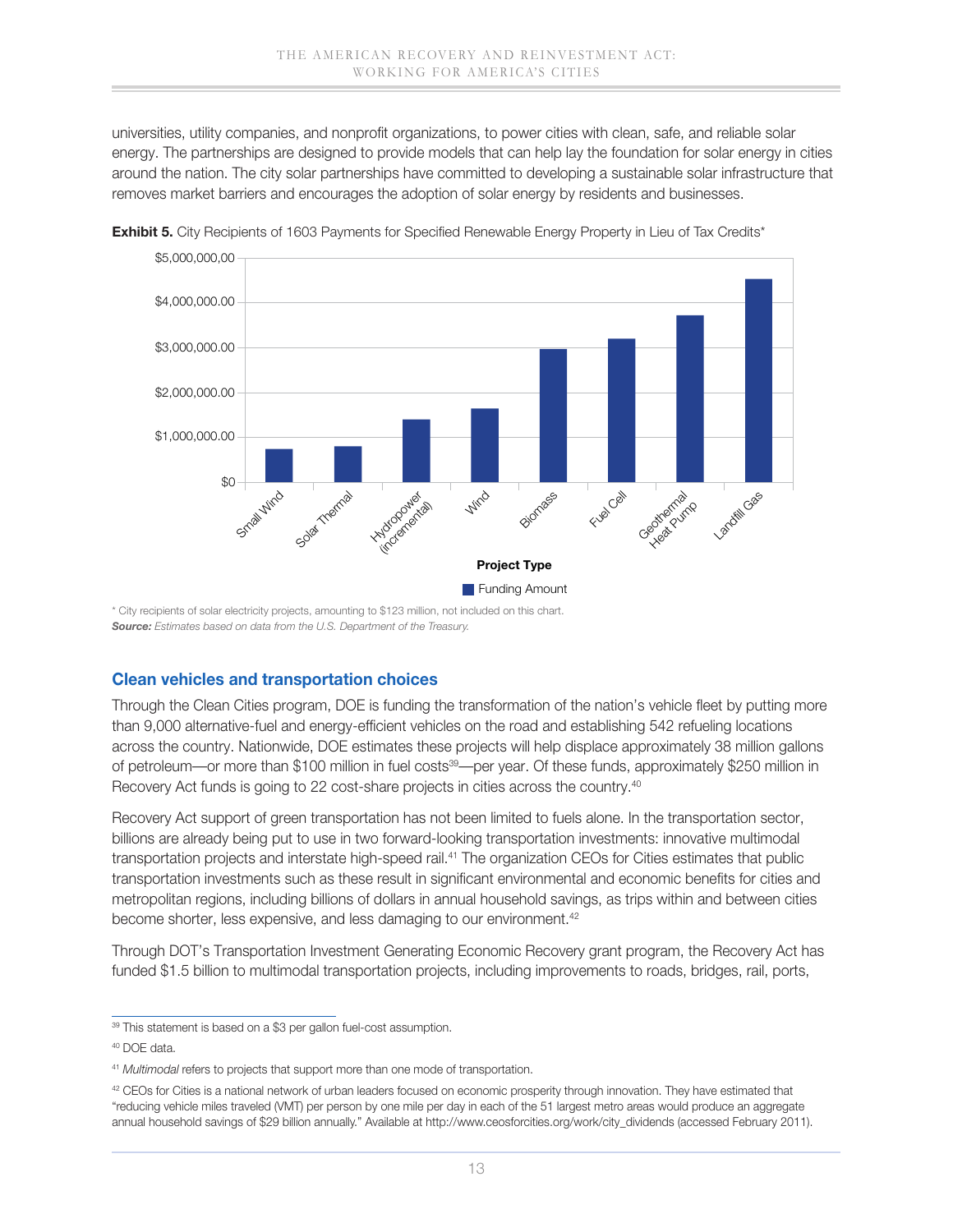**Community Impact:** DOE awarded \$15 million to the Metropolitan Energy Information Center's Midwest Region Alternative Fuels Project as part of the Clean Cities program. The project will include 27 alternativefuel stations and deploy 373 alternative-fuel and advance-technology vehicles. The stations will provide additional compressed natural gas fueling in cities and along the Interstate corridors that pass through Kansas City—east to west on Interstate 70 (I-70) and north to south on I-35. In addition, an extensive public awareness program will expand the interest and adoption of alternative fuels and advanced-vehicle technology in the Midwest region. DOE estimates that the initiative will help displace 548,000 gallons of petroleum—or \$1.6 million in fuel costs—over the span of the project. $43$ 

,,,,,,,,,,,,,,,,,,,,,,,,,,,

*Source: U.S. Department of Energy*

transit, and intermodal facilities. The Recovery Act has also provided funding for DOT's Transit Investments for Greenhouse Gas and Energy Reduction program, through which \$100 million has supported projects such as electric bus operations, geothermal energy installments, and other energy saving investments to help transit agencies manage their energy use.

In the long term, high-speed rail projects will bolster local and regional rail networks to connect population and employment centers. Already, DOT has obligated more than \$4.3 billion to those rail projects that link cities across state boundaries, supporting jobs across the country. In Indiana, American manufacturing workers are forging the steel track that American construction workers are installing in Vermont and Maine. As a result, American engineers are grading new routes—and American factory workers will soon build new locomotives and cars. Ultimately, American conductors, operators, and ticket-takers will be bringing American passengers on their journeys. This means Americans—of every trade—will benefit as high-speed rail helps build a better future.

**Community Impact:** In early September 2010, in the San Gabriel and Pomona Valleys in Los Angeles County, California, Foothill Transit launched the nation's first heavy-duty, fast-charging electric bus, funded entirely by the Recovery Act. Roger Chandler, Chair of Foothill Transit's Executive Board, said of the launch: "Recent rapid advancement in battery and vehicle technology has made this leading-edge project possible. And the challenges that we face with our environment demand that we expand beyond what's available into what's possible. This is the time and place for possibility. Excited doesn't begin to describe how we feel. This is history."

The Downtown Dallas (Texas) Streetcar project will help create a network of commuter-friendly and green transit options among areas within the city. Funded in part by a \$23 million DOT TIGER grant, the streetcars will serve one of the hardest hit parts of the city. As proposed, the streetcar line will link to the Dallas Area Rapid Transit Authority (DART) rail lines and Fort Worth via the Trinity Railway Express. It will also include stops at the Dallas Convention Center, which is being financed with a \$388 million Recovery Act Build America Bond and is being built to LEED Silver Level Certification. A study published by economists at the University of North Texas projected that the DART system will lead to more than \$5.6 billion of economic activity between 2009 and 2014. Since the opening of the DART system, homes near DART stations have increased in value, on average, 25 percent more than those without convenient public transit options.

*Sources: Foothill Transit; U.S. Department of Transportation; U.S. Department of the Treasury; U.S. Department of Housing and Urban Development*

### Supporting Cities To Become More Educated and Job Ready

For American cities to be thriving places of opportunity in the 21st century, children must get a good education, and adults must be able to afford college and job training. President Obama said in his weekly address on January 29, 2011, "That's what will help light the spark in the minds of innovators—and ensure that our people have the skills to work for innovative companies."44

<sup>43</sup> This statement is based on a \$3 per gallon fuel-cost assumption.

<sup>44</sup> Weekly address by President Barack Obama, January 29, 2011. Available at http://www.whitehouse.gov/blog/2011/01/29/weekly-addressout-innovating-out-educating-out-building-our-competitors (accessed March 3, 2011).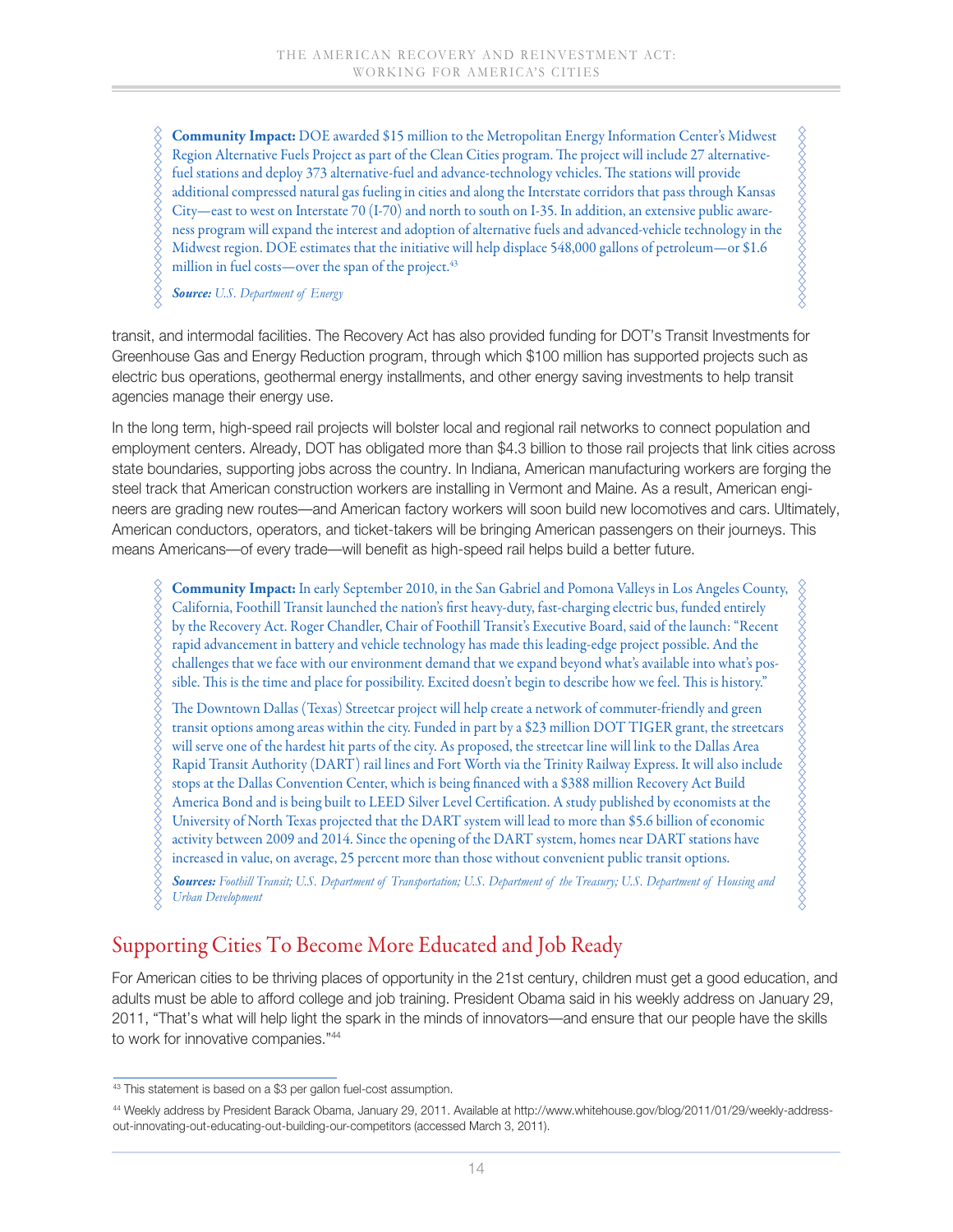Over the next 10 years, almost half of America's new jobs will require more than a high school degree, but 25 percent of American kids are not finishing high school,<sup>45</sup> and America has fallen to ninth in college graduation rates.<sup>46</sup> The quality of our math and science education lags behind other countries. In recent years, city school districts have confronted persistent racial and economic achievement gaps, as well as urgent needs for recruitment and retention of top teachers and modernization of school facilities. This gap has been a fundamental challenge to the future of our cities as well as for our country, compelling us now to raise our expectations for American education.

Toward that end, the Recovery Act has focused on raising standards for teaching and learning through Race to the Top (\$4.35 billion nationwide) and Title I (\$13 billion nationwide), programs that make room for states and school leaders to lead the way in improving results. Title I-funded School Improvement Grants have supported more than 830 of the persistently lowest achieving schools implementing rigorous school intervention models; 59 percent of these schools are urban.47 Meanwhile, HHS has provided more than \$750 million nationwide to promote the school readiness of low-income children by expanding Head Start and Early Head Start programs in cities. Head Start and Early Head Start provide comprehensive early childhood development services to pregnant women, infants, toddlers, children, and their families.

**Community Impact:** School districts across the country are using Recovery Act funds to support teaching jobs, purchase much-needed teaching materials, and—most importantly—improve test scores, according to initial reports.

Atlanta, Georgia, is using its Title I grant to fund 11 instructional mentor positions and 5 middle school counselor positions; to acquire teaching materials for science, math, instructional technology, assistive technology, and social studies; and to support other critical services.48 Also in Atlanta, an IDEA grant from the Department of Education is providing support for 49 special education positions.

In the Georgetown County School District of South Carolina, student scores on federally mandated tests increased after the district officials used Recovery Act funds to provide extra teachers in English/language arts and mathematics at the middle and high school levels.<sup>49</sup>

In New Haven, Connecticut, \$400,000 in Recovery Act funds was used to hire 56 part-time teachers for a program that gave individualized attention to at-risk elementary students. Data from the program showed that participating first graders achieved between 5- and 11-percent growth and second graders between 19- and 22 percent growth. The data also showed signs of an achievement gap closing for Black males in the second grade.<sup>50</sup>

XXXXXXXXXXXX *Sources: U.S. Department of Education;* Sun-News *(South Carolina), October 29, 2010;* New Haven Register *(Connecticut), October 7, 2010*

Building on the foundation that the Recovery Act has firmly established, President Obama's State of the Union address further called to train and recruit 100,000 teachers nationally in the fields that sorely need them—science, technology, engineering, and math—and to arm American students with key skills for the best jobs of the future. He has mobilized the government to work together in ensuring that every student can graduate from high school ready for college and a career, and that America reclaims its leadership in the world with the highest proportion of college graduates by the end of the decade.

<sup>45</sup> National Center for Education Statistics. 2009. "Digest of Education Statistics." Available at http://nces.ed.gov/programs/digest/d09/ (accessed March 3, 2011).

<sup>46</sup> Organization for Economic Cooperation and Development. 2010. "Education at a Glance 2010: OECD Indicators." Available at http://www. oecd.org/document/52/0,3746,en\_2649\_39263238\_45897844\_1\_1\_1\_1,00.html (accessed March 3, 2011).

<sup>47</sup> ED data.

<sup>48</sup> ED data.

<sup>49</sup> Grooms, Vicki. 2010. "Strand students' exit exam success grows." *Sun-News* (South Carolina), Oct. 29.

<sup>50</sup> Smith, Abbe. 2010. "Fed Funds Gave New Haven 1st-, 2nd-graders reading boost." *New Haven Register* (Connecticut), Oct. 7.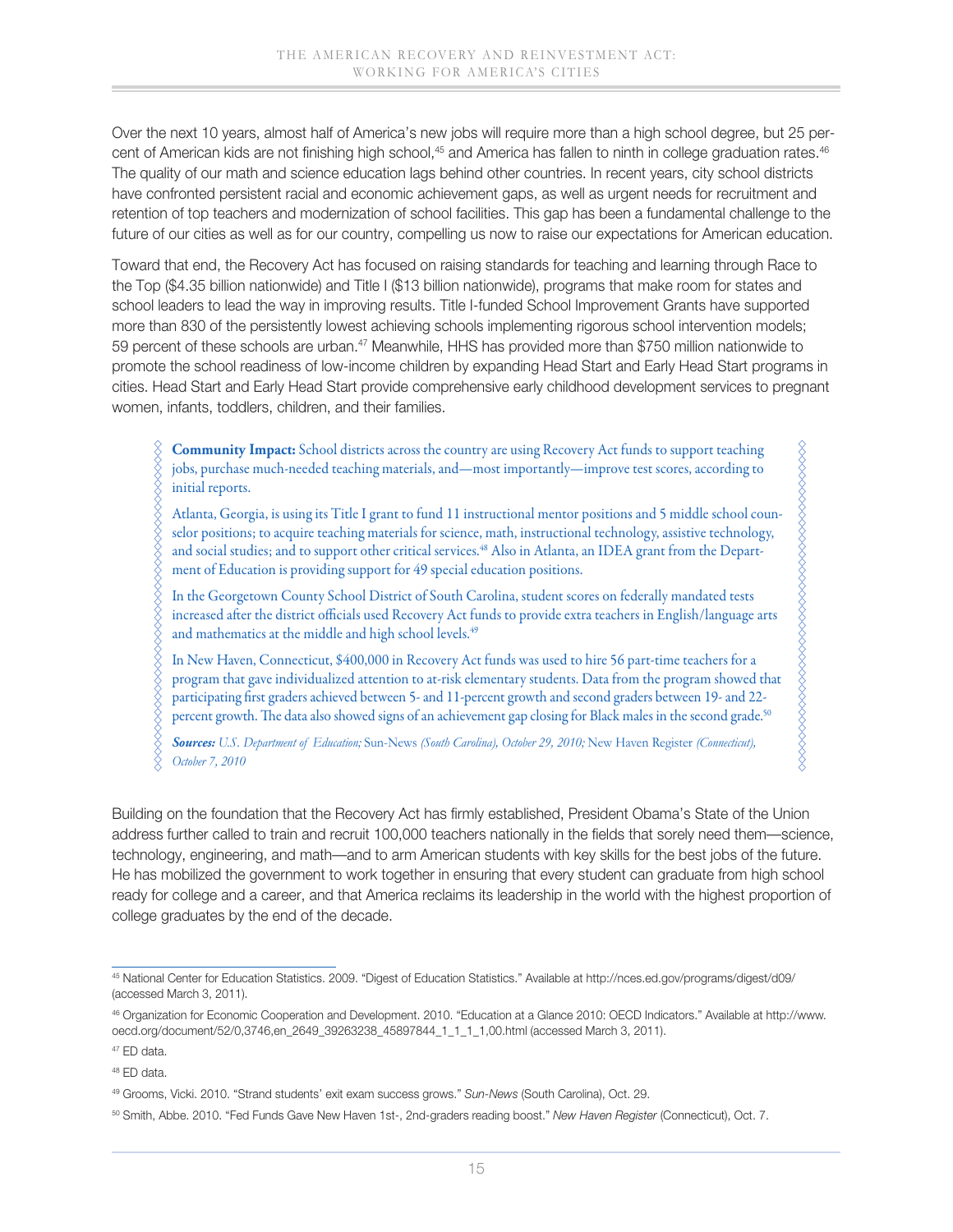At the same time, many hard-working adults hungry for work face the anxiety of learning new skills for new jobs. Through the Recovery Act, the federal government has begun to upgrade and revitalize community colleges and career centers as the anchor institutions that can help job-seekers gain the skills and learn about the opportunities that would offer a brighter future. In the 12-month period ending June 30, 2010, the Department of Labor's Employment and Training Administration served more than 39.7 million people nationwide through approximately 3,000 One-Stop Career Centers across the country. Workforce Investment Act-funded programs, which saw a significant infusion of Recovery Act investments, enabled more than 8.3 million adults, dislocated workers, and youth to receive more comprehensive, individualized one-stop services, including skills assessment, career counseling and planning, and job training. Armed with new training and education, participants emerge ready to tackle careers in weatherization, automotive repair, health care, and other budding industries.

Finally, all city residents must have critical online tools to navigate the ever-shifting job and business landscape. But, over the years, limited access to the Internet and availability of job training have left many residents of cities and metropolitan areas struggling to adapt to changing workforce demands. Despite overall increases in the numbers of broadband users, research has shown that adoption has not been equitable across the country. A November 2009 Federal Communications Commission report found that broadband adoption is closely tied to income, with lower income individuals less likely to use the Internet. (See exhibit 6.) Minority groups and senior citizens also "trail the national average" in broadband access.<sup>51</sup>

Recovery Act funds are now helping to bridge the digital divide through awards that are designed to help hard-hit communities overcome technology barriers by expanding connectivity and enabling more productive work environments and education options. Through the National Telecommunications and Information Administration (NTIA), the Recovery Act has funded almost \$4 billion in broadband grants to 230 projects nationwide. These funds will not only support the creation of new infrastructure but also provide broadband access to tens of thousands of community anchor institutions, including schools, libraries, government offices, healthcare facilities, and public safety entities; invest in tens of thousands of new or upgraded public computer workstations at thousands of new or upgraded public computer centers in libraries, schools, community centers, and other public locations; and make public computer center workstations and training available to more than a million new users.<sup>52</sup>



**Exhibit 6.** National Broadband Internet Adoption by Household Income as of November 2009

*Source: John B. Horrigan for the Federal Communications Commission, February 2010, "Broadband Adoption and Use in America"*

51 John B. Horrigan for the Federal Communications Commission. February 2010. "Broadband Adoption and Use in America."

<sup>&</sup>lt;sup>52</sup> U.S. Department of Commerce and NTIA estimates.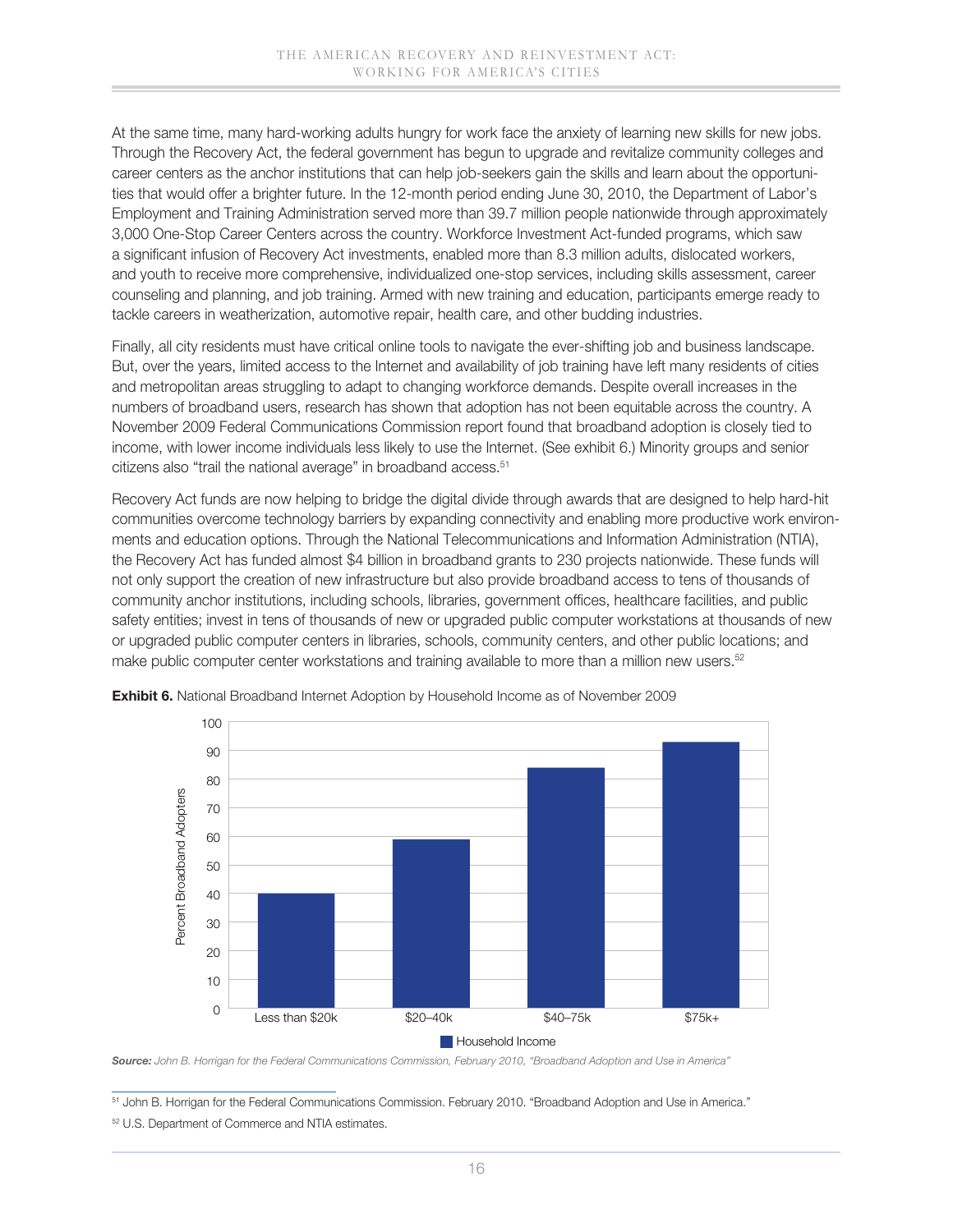**Community Impact:** Funded by the Recovery Act, the SmartChicago Sustainable Broadband Adoption program is spurring economic development by providing broadband training to residents and small businesses in disadvantaged communities throughout the city. Last year, the Digital Youth Summer Jobs, a program made possible by the SmartChicago project, provided technology-oriented employment and training to 120 underserved youth as well as outreach activities to 120 parents or caregivers. In addition, 60 youths from the Smart Communities program were placed in technology-oriented jobs at more than 30 work sites. The project has already distributed 59 laptops to successful graduates of a multisession technology training course. The project has also created direct jobs for project coordinators and tech organizers. By its completion in the second quarter of 2012, the project is expected to benefit more than 500 small business owners and thousands of residents through 10 business resource centers and public computer centers.

In Philadelphia, the Freedom Rings Partnership, led by the United Affairs Coalition and the city of Philadelphia, with Drexel University as a major partner, is made up of grassroots organizations, government, and universities that are working to bring Internet access, job training, and technology to Philadelphia residents in low-income communities. The Freedom Rings Partnership will reach more than 100,000 Philadelphians with information about the importance of broadband to their daily lives; provide hands-on training to 15,000 people at more than 130 locations citywide; and distribute 5,000 netbooks to public housing residents who complete technology skills training, organizations, workforce development agencies, and nonprofit organizations. In addition, four mobile computer labs will travel throughout the city to provide training and Internet access to underserved communities.

*Source: National Telecommunications and Information Administration*



Digital Youth Summer Jobs student participants learning about technology and digital media during their summer internship at Columbia College in Chicago.

*Source: National Telecommunications and Information Administration*



National Telecommunications and Information Administration (NTIA) Chief of Staff Tom Power refurbishes a computer for the Freedom Rings project with the help of Philadelphia youths. *Source: NTIA*

## Rebuilding Housing and Neighborhoods To Make Metropolitan Areas More Affordable

Housing is a platform for numerous factors influencing quality of life—what jobs people take, what schools are accessible, and how healthy people are—and is thus directly linked to economic competitiveness. For America to win the economic future, our cities' housing markets must regain their health. The Recovery Act has addressed this crisis head on, through collaborations that mitigate the effects of foreclosures and promote smarter growth.

Unfortunately, the collapse of the housing bubble, driven by easy access to credit, left many families unable to maintain their mortgage payments. At the same time, rental market circumstances left many cities increasingly unaffordable, which resulted in the rent burdens for many families rising sky high. Recent HUD analysis showed that America's "worst-case housing needs" increased by nearly 1.2 million households, or more than 20 percent,

17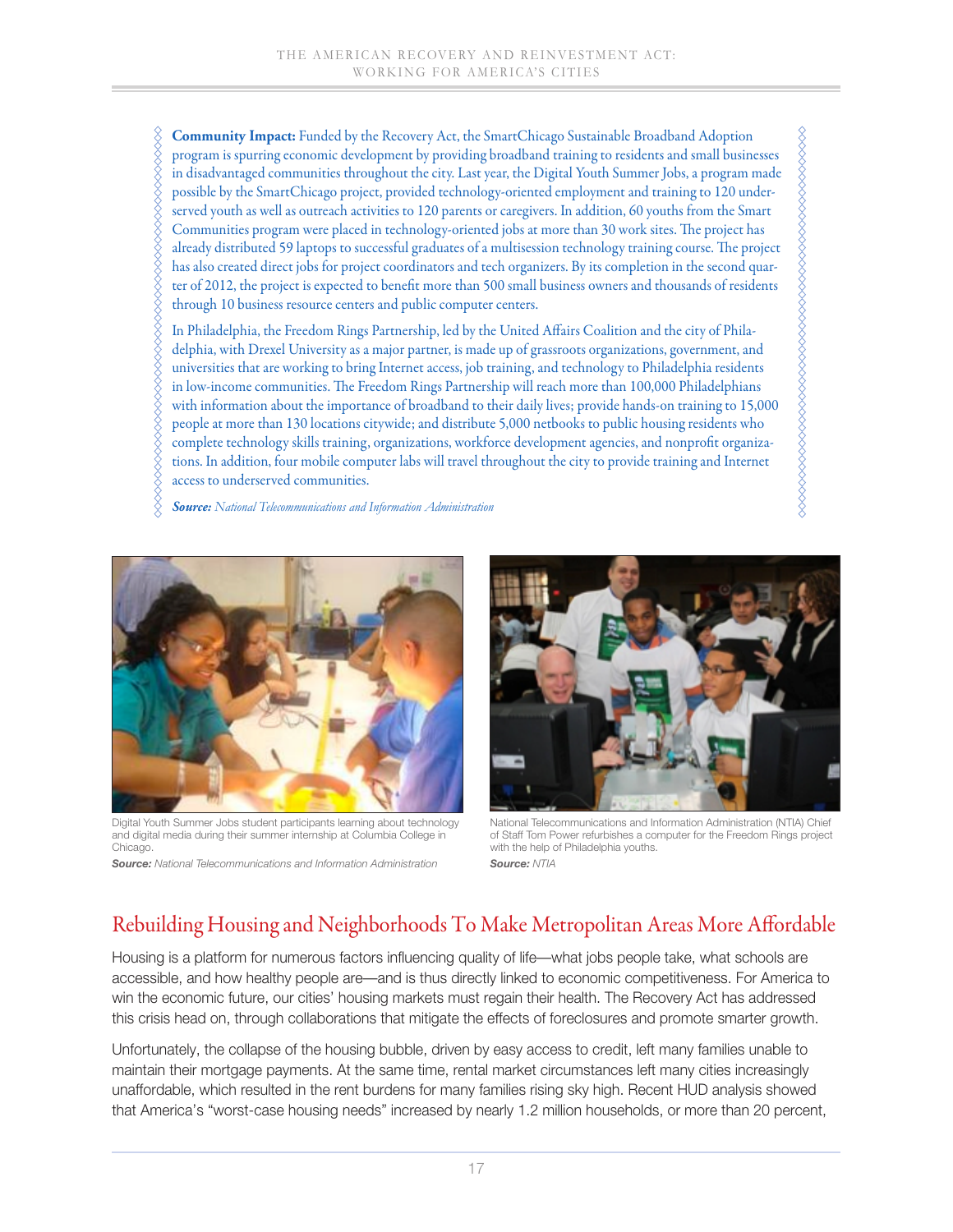from 2007 to 2009—the greatest increase in the history of the study.53 Moreover, foreclosures have devastated city and suburban neighborhoods—setting off a complicated chain reaction of vacancy, abandonment, blight and crime, and causing property values of nearby homes to plummet. These complex trends point to a clear need for sustained and collaborative reinvestment by localities in coordination with private and nonprofit lenders.

The Recovery Act has broken new ground by supporting cities—especially in the most distressed areas of America—to develop long-term, comprehensive strategies to address these complex problems. Overall, HUD and Treasury together have invested more than \$30 billion<sup>54</sup> nationwide across eleven programs that address both the foreclosure crisis and the broader imperative for affordable housing in America today. These funds came in the form of grants, loans, and first-time homebuyer tax credits, with a particular emphasis on collaborative, regionally specific solutions.

Most notably, the second round of HUD's Neighborhood Stabilization Program has provided highly desired competitive grants totaling \$2 billion nationwide—focused on stabilizing communities through new levels of collaboration among nonprofit organizations, municipalities, and the private sector. Nationally, HUD awarded 56 grants to recipients whose regions not only suffered from particularly high concentrations of foreclosure but also showed a capacity to work together effectively in acquiring, rehabilitating, and/or converting foreclosed properties to better use. HUD has married these grants with intensive technical assistance that is tailored to specific community needs. Agency officials are also actively learning lessons from the NSP2 experience to inform future capacity-building strategies for cities in long-term economic distress.

The Recovery Act has also supported the deployment of programs that will serve the broader need for affordable housing in America's cities today. As of December 2010, HUD funds alone had led to the renovation of more than 225,000 homes and the construction of more than 2,300 new homes in cities. The Recovery Act supported these results by bolstering existing HUD programs—such as PHCF and Community Development Block Grant—and by creating new ones that addressed the changing housing market dynamics—such as NSP2, TCAP, and four funding competitions for public housing agencies. In many housing developments supported by these funds, owners are employing green and energy-efficiency technologies to reduce energy consumption and to lower operating costs.55

**Community Impact:** The City Arts apartments in Baltimore, Maryland, are the first affordable artist housing ,,,,,,,,,,,,,,,,,,,,,,,,,,,,,, in the newly designated Station North Arts and Entertainment District in the Greenmount West neighborhood of Baltimore. This \$13 million project was stalled due to the housing crisis, but it completed construction in December 2010, thanks to \$2.6 million in HUD Recovery Act TCAP funds. The site has not only made 69 units of green and energy-efficient affordable housing available for families and individuals but also invested strategically to strengthen an otherwise weak housing market. Through investments in free wireless Internet access, as well as a ground-floor gallery and arts performance space, City Arts' developers have established the apartments as a community destination, providing stability to the immediate neighborhood while also kickstarting an economic engine for the city of Baltimore.

*Source: U.S. Department of Housing and Urban Development*

### Helping Cities Become Healthier Places To Live

Recovery Act investments are already ensuring or increasing access to affordable health care in places that need it most, promoting long-term health, and improving the quality of people's lives in cities across the country. They are also supporting jobs in advanced health research. Through the Recovery Act, HHS has helped communities to

54 HUD and Treasury data.

<sup>53</sup> HUD. February 2011. *Worst Case Housing Needs 2009: A Report to Congress*. Available at http://www.huduser.org/portal/publications/ affhsg/wc\_HsgNeeds09.html (accessed February 2011).

<sup>&</sup>lt;sup>55</sup> HUD and Treasury reports.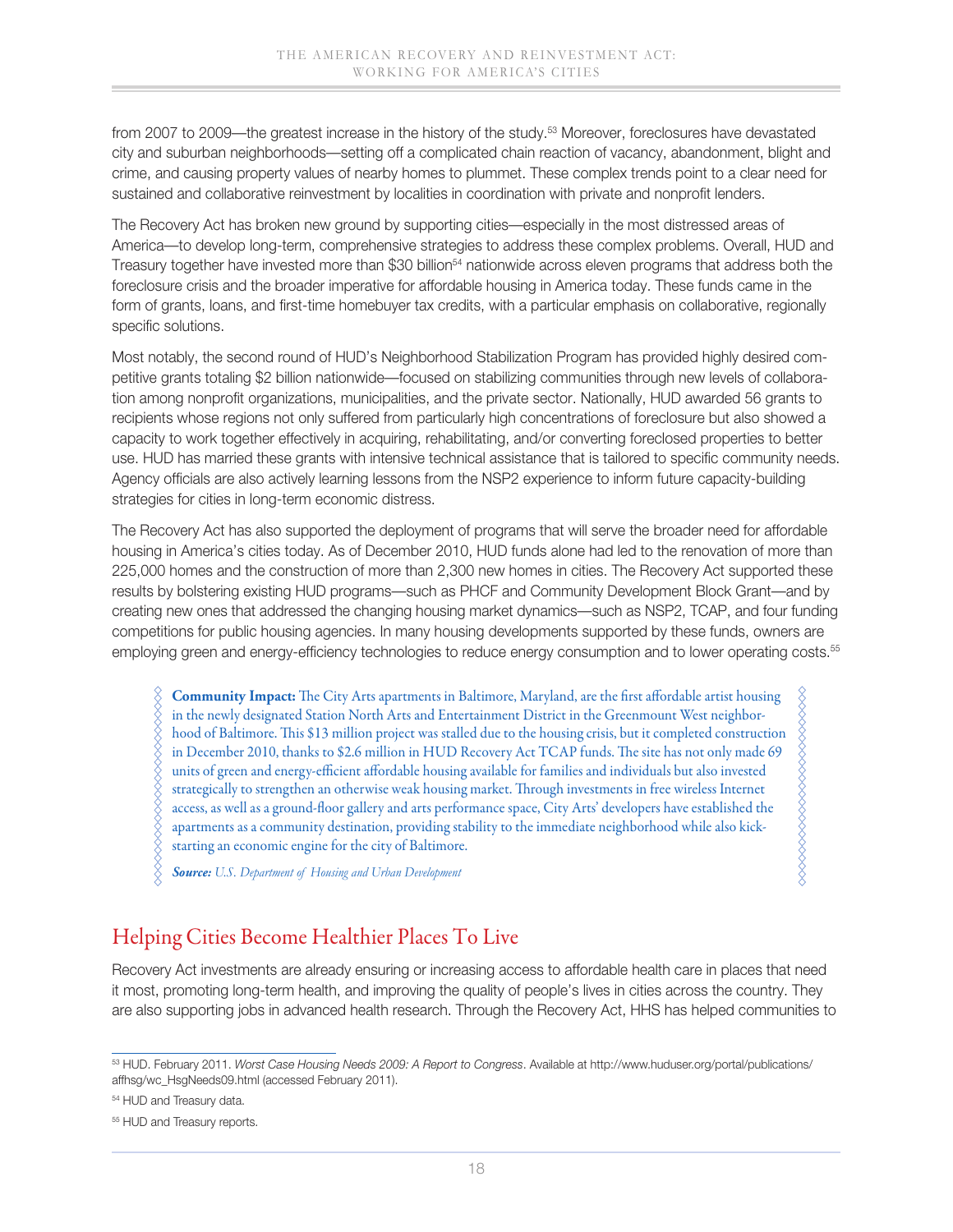ensure that local health clinics can remain open, critical healthcare jobs are retained, and the significant increase in demand for services among the country's uninsured and underserved populations is met. As a result of more than \$200 million in HHS Recovery Act funds, as of September 30, 2010, community health centers had served 1.7 million new patients in cities across the country. More than 954,000 of these patients were uninsured.<sup>56</sup> More than \$640 million is funding the renovation of health center sites in cities across the country.

Furthermore, HHS expanded the National Health Service Corps (NHCS) through the NHSC Loan Repayment Program. Through the Recovery Act, HHS provided approximately \$60 million in academic loan repayment for more than 1,200 NHSC clinicians in cities across the country in exchange for their public service of providing primary health care in communities that need it most.<sup>57</sup>

In addition, 30 cities received approximately \$370 million in Recovery Act-funded Communities Putting Prevention to Work grants to help citizens reduce obesity, increase physical activity, improve nutrition, and decrease smoking—all critical actions for combating chronic diseases and reducing costs.58 (See exhibit 7.)

**Community Impact:** Participating in the nationwide Communities Putting Prevention to Work (CPPW) program funded by the Recovery Act, the Boston Public Health Commission trained more than 2,500 lowincome children on how to safely ride bicycles during the summer of 2010, surpassing its 2-year enrollment goal in only 5 months. The CPPW program, administered by the U.S. Department of Health and Human Services, is designed to fight obesity by promoting physical activity and healthy eating. Encouraging children and their families to use bicycles is one way that Boston is helping its residents become more physically active. Besides simply feeling comfortable and safe on a bike, a barrier to cycling that children from low-income families often face is the difficulty of simply owning one. To address this need, Boston created the Roll It Forward program, which encourages Bostonians to donate used bicycles, repairs them as needed, and distributes the bikes with a lock and helmet to city residents who qualify.

%%%%%%%%%%%%%%%%%%

*Source: U.S. Department of Health and Human Services*



#### **Exhibit 7.** Common Causes of Chronic Diseases

*Source: Centers for Disease Control and Prevention, 2011, "Chronic Disease Prevention and Health Promotion"; available at http://www.cdc.gov/ chronicdisease/overview/index.htm (accessed March 3, 2011)*

<sup>56</sup> According to HHS data, 3.3 million patients were served nationwide as of September 30, 2010.

<sup>57</sup> As of December 31, 2010, Recovery Act funds in the amount of \$175 million nationwide had supported the repayment of NHSC clinicians' academic loans in exchange for their services in health professional shortage areas.

<sup>58</sup> Centers for Disease Control and Prevention. 2011. "Chronic Disease Prevention and Health Promotion." Available at http://www.cdc.gov/ chronicdisease/overview/index.htm (accessed March 3, 2011).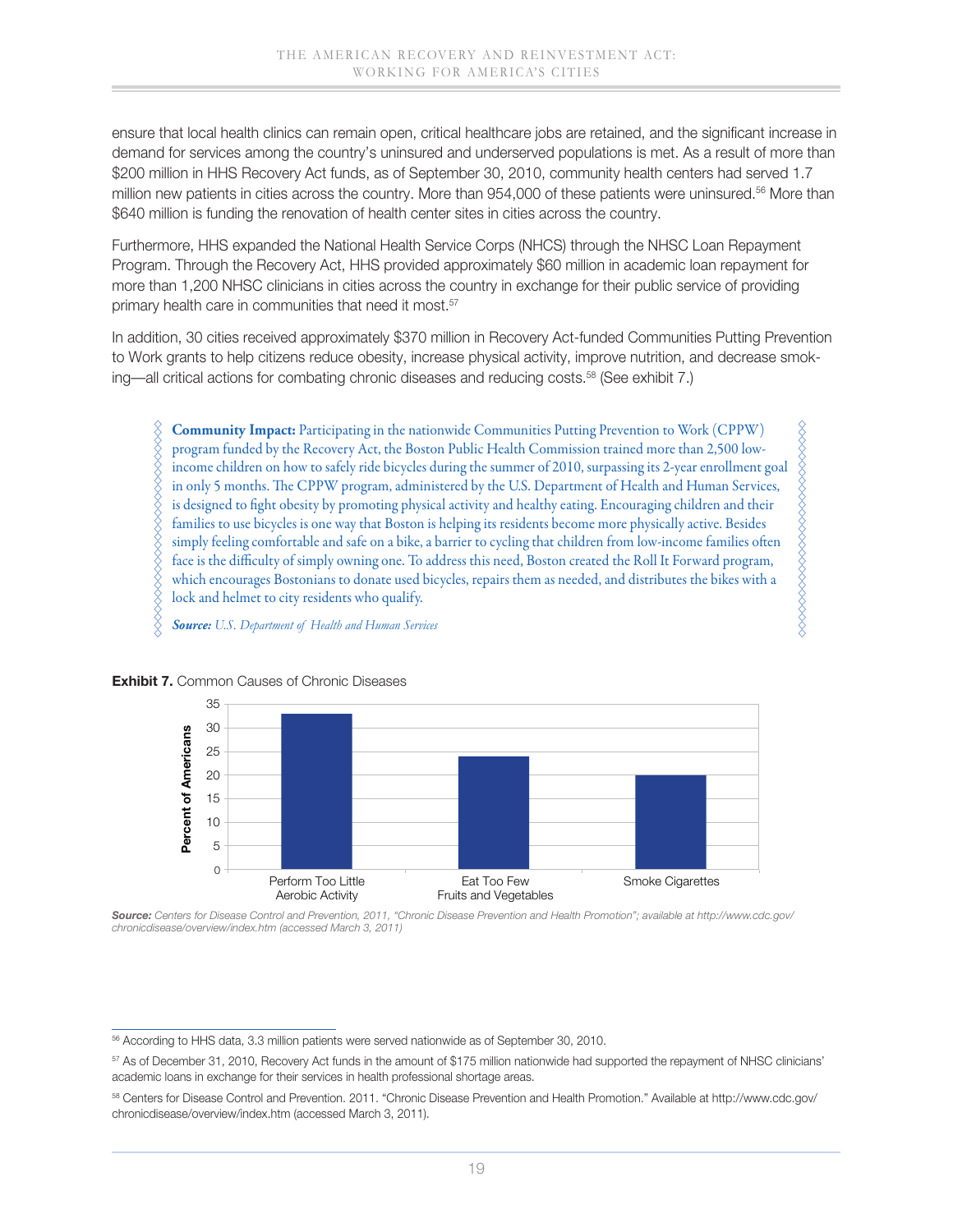The Recovery Act included an unprecedented investment in health information technology (IT), which has the potential to achieve improvements in health care, efficiency, and overall population health. In cities, HHS created new grant programs primarily focusing on ensuring that underserved and vulnerable groups enjoy the benefits of health IT to the same extent as all other citizens by working with community health centers and other safety net providers. To meet the demand for skilled workers from the growing health IT industry, HHS established a new Recovery Act-funded program to train more than 10,500 new health IT professionals annually in community colleges; more than half of the training programs are located in cities.

The Recovery Act also funded \$8.2 billion for National Institutes of Health Scientific Research, which empowers the nation's best scientists to discover new cures, advance technology, and solve some of our greatest health challenges. These funds support more than 20,000 grant awards at universities and research centers around the country, including cities.

Also through the Recovery Act, EPA provided at least \$75 million to grant recipients in urban areas across the country to help communities carry out cleanup activities and redevelopment projects and to create jobs for local residents living near brownfield sites.59 Cleaning up and reinvesting in these properties protects the environment, reduces blight, and takes development pressures off greenspaces and working lands. By cleaning up contaminated properties and turning them into productive community assets through this program, the Recovery Act has helped to create cleaner, healthier, and more livable urban environments.

**Community Impact:** The Seattle (Washington) Housing Authority received Recovery Act brownfields funds ,,,,,,,,,,,,,,,,,,,,,,, from EPA to clean up a 3.7-acre parcel of land in the critical corner of a 120-acre redevelopment project known as High Point. This mixed-income community is frequently cited as a model for Low-Impact Development and is particularly well known for its innovative stormwater management systems. The cleanup will cost \$1.3 million, employing people in both cleanup and construction jobs. Once completed, it will allow for the housing of 4,000 residents.

*Source: U.S. Environmental Protection Agency*

# A New Relationship With America's Cities

The Recovery Act has proven that a new relationship with cities is not only possible, but that it is also more effective in achieving results. Federal agencies and local partners have demonstrated these new ways of doing business through innovation, competition, collaboration, and leverage.

### Innovation

The Recovery Act has supported cities and localities to undertake novel approaches to the persistent problems facing America's cities today, such as homelessness. Specifically, local homelessness programs supported by Recovery Act-funded HPRP have enabled homeless military veterans to pay for security deposits, providing them a bridge to a new future, in combination with HUD-Veterans Affairs Supportive Housing rental assistance and Department of Veterans Affairs case management and clinical services. In doing so, HUD-VASH had helped more than 21,000 veterans by the end of 2010. As described previously, 72 percent of cities responding to a 2009 U.S.

<sup>59</sup> Brownfields are real property, the expansion, redevelopment, or reuse of which may be complicated by the presence or potential presence of a hazardous substance, pollutant, or contaminant.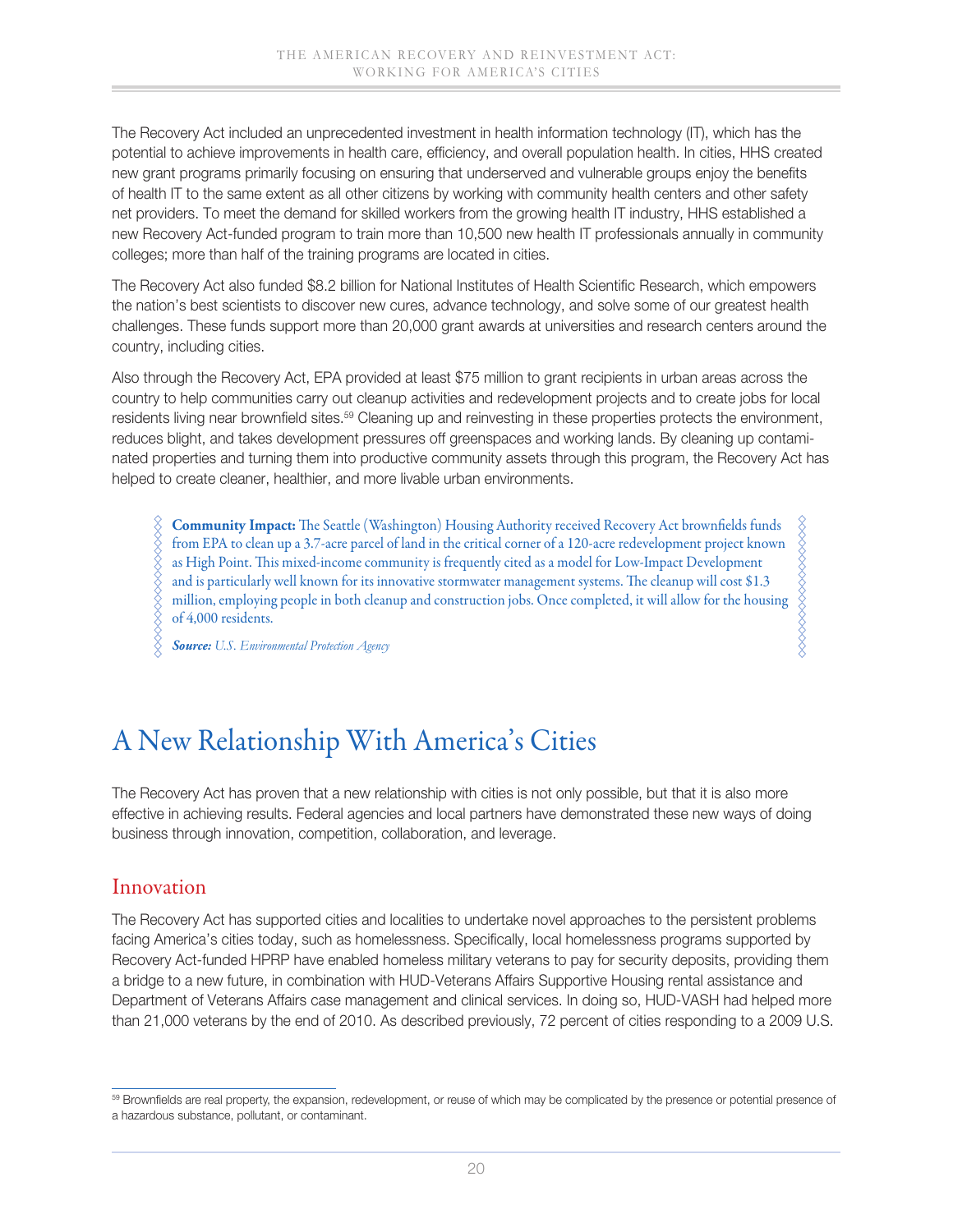Conference of Mayors survey reported that HPRP is changing the way they provide support to people who are homeless or at risk of homelessness<sup>60</sup>—by enabling these communities to help people before or soon after they become homeless.

## **Competition**

The Recovery Act has spurred competition among cities, encouraging collaboration among local entities and across sectors, and leading to significant leverage of funds beyond the federal government; for example, the Recovery Act set the stage for critical collaborative local and regional action in response to the foreclosure crisis through NSP2. This program distributed \$2 billion in an innovative competition to ensure that the money would go to regions with high rates of foreclosure and the best plans to respond to the crisis. The approach has led to an exciting partnership, not just among federal agencies—but also with five nonprofit organizations and major financial institutions to speed the pace at which communities recover from the foreclosure crisis.

Furthermore, by providing NSP2 grantees an exclusive 12- to 14-day window to evaluate and bid on foreclosed and abandoned properties before they hit the open market, one of HUD's partners, the National Community Stabilization Trust, helped 188 communities access Real Estate Owned (REO) properties last year alone at an average discount of nearly 13 percent (more than \$26 million total). With the federal government at the table, and with the competitive NSP2 projects under way, HUD anticipates an increase in strategic REO acquisition in 2011 in the hardest hit markets expected to have the biggest ripple effects.

## Collaboration and Leverage

The Recovery Act has also provided a new platform for federal agencies, cities, and local entities to partner and leverage one another's resources. For example, during the past 2 years, HUD and DOE collaborated to coordinate the \$5 billion in Recovery Act funds to weatherize homes and help American families reduce their energy costs. Approximately one-fifth of the 600,000 homes that this program will weatherize by March 2012 are expected to be multifamily apartments—many of which are in cities—with an investment that saves money for owners, low-income renters, and taxpayers.61 In the meantime, as part of the TIGER program, DOT invited experts from both HUD and EPA to review applications for innovative transportation projects in cities and communities around the country. This collaboration set the tone for the Sustainable Communities Partnership among those three agencies, helping to make sure that cities get the most "bang for the buck" in their urban sustainability investments.

President Obama has said the Recovery Act should catalyze investment from the private sector, philanthropies, and localities. Recovery Act programs have delivered on that promise. Nationally, the Recovery Act directly stimulated \$153 billion in private co-investment through matching grants, tax credits, loan guarantees, and direct loans. By the end of the Act's implementation, it is further projected that about \$100 billion in Recovery Act funding will be matched by \$280 billion in additional funds outside the federal government, including a great share from the private sector. (See exhibit 8.)

<sup>60</sup> U.S. Conference of Mayors. December 2009. Hunger and Homelessness Survey. Available at http://www.usmayors.org/pressreleases/ uploads/USCMHungercompleteWEB2009.pdf (accessed February 2011).

<sup>&</sup>lt;sup>61</sup> DOE estimates.